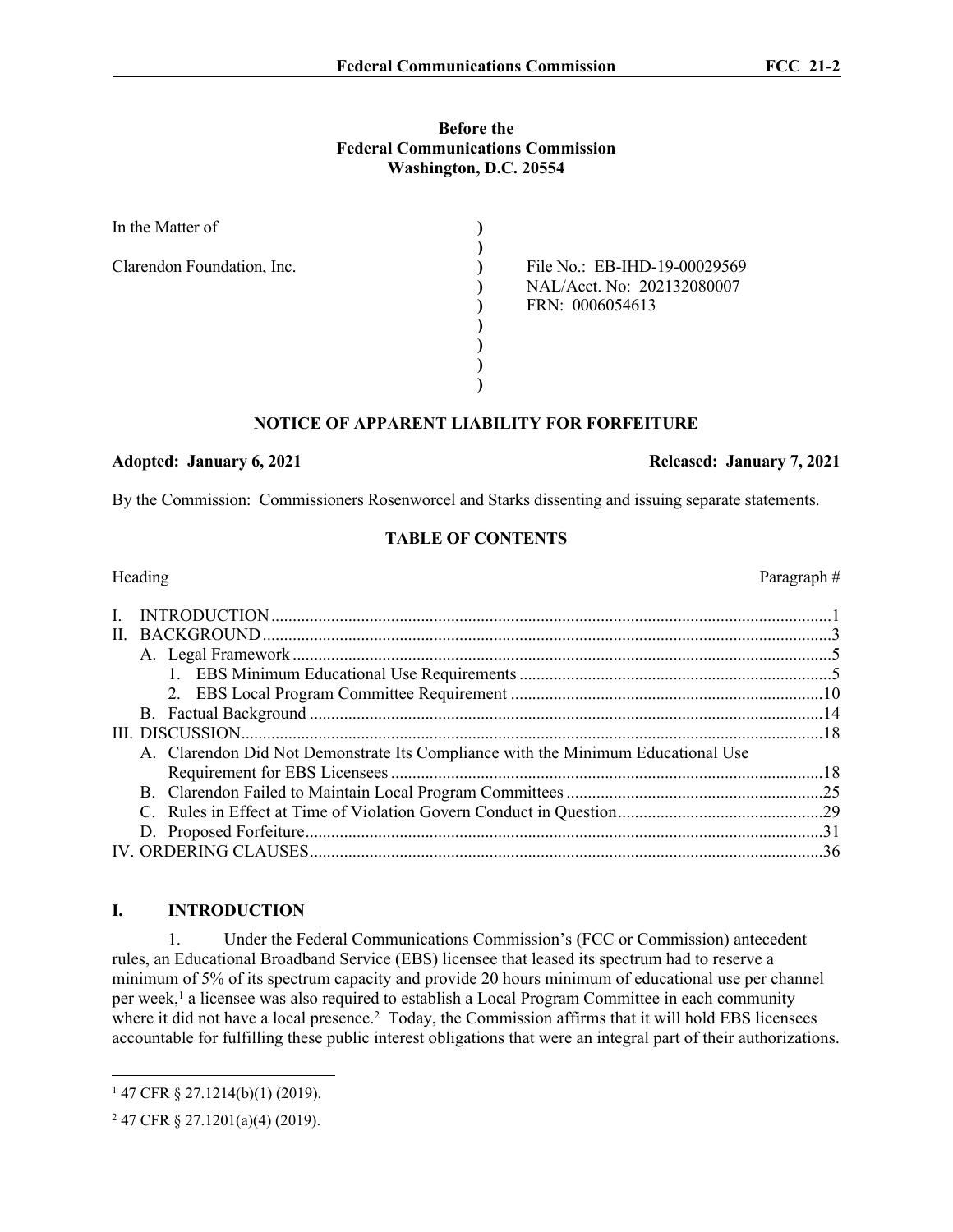In this Notice of Apparent Liability for Forfeiture, we propose a forfeiture penalty of \$3,346,000 against Clarendon Foundation, Inc. (Clarendon) for its apparently willful violations of the Commission's EBS rules.

2. While the Commission's rules permitted EBS licensees to rely on the provision of broadband or video service in fulfilling the 20-hour requirement,<sup>3</sup> based on our investigation,<sup>4</sup> we find that Clarendon apparently is unable to demonstrate that the broadband service it offered to educational institutions ultimately met the Commission's threshold requirement to provide 20 hours per channel per week of educational use. Additionally, Clarendon apparently failed to comply with the Commission's long-standing rule requiring the maintenance of a Local Program Committee in each of the non-local communities it serves. In short, Clarendon appears to have taken on EBS licenses and enjoyed the flexibility afforded by the Commission to lease out most of the licensed spectrum for non-educational purposes—but did not act with the same diligence concerning its educational obligations. Instead, Clarendon reaped financial benefits from the leasing of its EBS licenses while failing to meet its requirements under the Commission's rules for holding these licenses.<sup>5</sup>

#### **II. BACKGROUND**

<span id="page-1-0"></span>3. In 1963, the Commission established the Instructional Television Fixed Service (ITFS), the precursor to EBS, to enhance the educational experiences and opportunities for millions of America's students.<sup>6</sup> In creating the ITFS, the Commission envisioned the 2500-2690 MHz band would be used for the transmission of "visual and accompanying aural instructional material to accredited public and private schools, colleges and universities for the formal education of students."7 In 2004, the Commission reorganized the ITFS as the EBS and updated the rules to allow for greater technical flexibility in the use of this spectrum—while retaining specific educational obligations.<sup>8</sup> The primary purpose of the service remained to "further the educational mission of accredited public and private schools, colleges and universities providing a formal educational and cultural development to enrolled students" through video, data, or voice transmissions.<sup>9</sup>

<sup>5</sup>According to Clarendon, as of 2017 the current value of its combined assets was approximately \$9,379,933 and its reported revenue was \$1,705,440. Response to Letter of Inquiry, from Clarendon Foundation, Inc., to Marlene H. Dortch, Secretary, FCC, at 32, CF-R4604 (Oct. 2, 2019) (on file in EB-19-00029569) (Clarendon Response) (Clarendon's Internal Revenue Form (IRS) Form 990, "Return of Organization Exempt from Tax," 2017 tax year beginning July 1, 2017 and ending June 30, 2018).

<sup>6</sup> *See Amendment of Parts 2 and 4 of the Commission Rules and Regulations to Establish a New Class of Educational Television Service for the Transmission of Instructional and Cultural Material to Multiple Receiving Locations on Channels in the 1990-2110 MC/S or 2500-2690 MC/S Frequency Band et al.*, Report and Order, 39 F.C.C. 846, 852-53, para. 25 (1963) (*Educational TV Order*), *recons. denied*, 39 F.C.C. 873 (1964).

<sup>7</sup> *See Educational TV Order*, 39 F.C.C. at 852-53, para. 25.

<sup>8</sup> *Amendment of Parts 1, 21, 73, 74 and 101 of the Commission's Rules to Facilitate the Provision of Fixed and Mobile Broadband Access, Educational and Other Advanced Services in the 2150-2162 and 2500-2690 MHz Bands et al.*, WT Docket No. 03-66, Report and Order and Further Notice of Proposed Rulemaking, 19 FCC Rcd 14165 (2004) (*2004 EBS Order*).

9 47 CFR § 27.1203(b) (2019).

<sup>3</sup> *See, e.g.*, 47 CFR § 27.1201(a)(3) (2019).

<sup>4</sup> In July 2019, Commissioner Brendan Carr sent a letter to Clarendon requesting information regarding its compliance with these requirements for EBS licensees. Letter from Brendan Carr, Commissioner, Federal Communications Commission, to Jeffrey Jones, President, Clarendon Foundation, Inc. (July 11, 2019) (on file in EB-IHD-19-00029569) (Carr Letter). The Enforcement Bureau subsequently issued a Letter of Inquiry to Clarendon, initiating an investigation into whether it violated the Commission's rules governing EBS licensing requirements. Letter of Inquiry from Jeffrey J. Gee, Chief, Investigations and Hearings Division, FCC Enforcement Bureau, to Jeffrey Jones, President, Clarendon Foundation, Inc. (Aug. 6, 2019) (on file in EB-IHD-19-00029569) (LOI).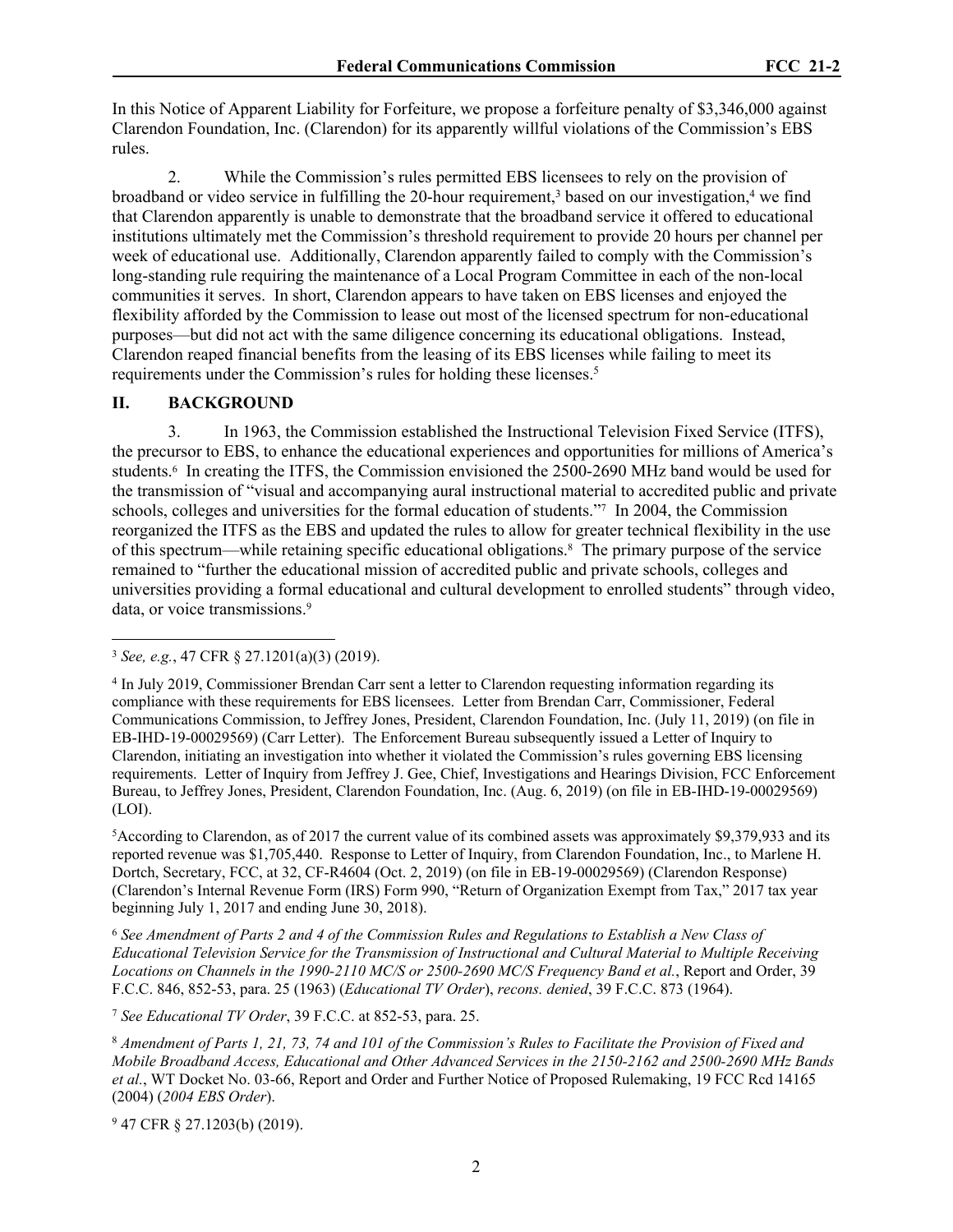4. The FCC encumbered EBS licenses with unique eligibility and other regulatory requirements to ensure that this spectrum would be used to achieve those educational purposes. To ensure the continuity of the ITFS's educational purpose, the Commission imposed the existing ITFS requirements upon EBS licensees, including the establishment of a Local Program Committee in each community where the licensee does not have a local presence (the Local Program Committee requirement),<sup>10</sup> and the requirement that a licensee entering into any spectrum lease must reserve a minimum of 5% of its spectrum capacity and provide 20 hours minimum of educational use per channel per week (the 20-hour requirement).11 Upon obtaining their licenses, EBS licensees took on the responsibility to ensure that the EBS educational mission would be faithfully administered and delivered to the appropriate educational institutions and their students.

## <span id="page-2-0"></span>**A. Legal Framework**

#### **1. EBS Minimum Educational Use Requirements**

5. For over 50 years, from 196312 until repeal of the requirement effective April 27, 2020,<sup>13</sup> the Commission's rules imposed an educational use requirement on all EBS licensees (or their ITFS predecessors). When the Commission established ITFS in the 2500-2690 MHz band,<sup>14</sup> it envisioned that the band would be used for transmission of instructional material to accredited public and private schools, colleges, and universities for the formal education of students.<sup>15</sup> The Commission also permitted ITFS licensees to use the channels to transmit cultural and entertainment material to educational institutions, and to transmit instructional material to non-educational institutions such as hospitals, nursing homes, training centers, clinics, rehabilitation centers, commercial and industrial establishments, and professional groups.16 ITFS licensees were also allowed to use their systems to perform related services directly concerned with formal or informal instruction and training, and to carry administrative traffic when not being used for educational purposes.<sup>17</sup>

6. The Commission expanded the kinds of services that would qualify as "educational use" over the years. For example, in light of the "increasing use of the Internet for educational purposes," the Commission permitted ITFS/EBS licensees of all types to take advantage of changes in technology, including the introduction of broadband.<sup>18</sup> The Commission similarly no longer limited permitted services to "in-classroom instruction."19 In expanding permitted use, however, the Commission retained

<sup>12</sup> *See Educational TV Order*, 39 F.C.C. at 852-53, para. 25.

<sup>13</sup> *See* Transforming the 2.5 GHz Band, 84 Fed. Reg. 57343 (Oct. 25, 2019) (*2.5 GHz Fed. Reg. Notice*); *see also Transforming the 2.5 GHz Band*, WT Docket No. 18-120, Report and Order, 34 FCC Rcd 5446, 5489-90, paras. 117, 124 (2019) (*2019 EBS Order*).

<sup>14</sup> *See generally Educational TV Order.*

<sup>15</sup> *See Amendment of Parts 2, 21, 74 and 94 of the Commission's Rules and Regulations in Regard to Frequency Allocation to the Instructional Television Fixed Service, the Multipoint Distribution Service, and the Private Operational Fixed Microwave Service et al.*, GN Docket No. 80-112, Report and Order, 94 F.C.C.2d 1203, 1208, para. 9 (1983) (*1983 R&O*) (citing *Educational TV Order*, 39 F.C.C. at 853, para. 25).

<sup>16</sup> *See id.*

<sup>17</sup> *See id.* 

<sup>18</sup> *2004 EBS Order*, 19 FCC Rcd at 14222, para. 151.

<sup>19</sup> *Amendment of Parts 1, 21, 73, 74 and 101 of the Commission's Rules to Facilitate the Provision of Fixed and Mobile Broadband Access, Educational and Other Advanced Services in the 2150-2162 and 2500-2690 MHz Bands*, (continued….)

<sup>10</sup> *See 2004 EBS Order*, 19 FCC Rcd at 14222, 14234, paras. 152, 181; *see also* 47 CFR § 27.1201(a)(4) (2019); *Amendment of Part 74 of the Commission's Rules and Regulations in Regard to the Instructional Television Fixed Service*, MM Docket No. 83-523, Second Report and Order, 101 F.C.C.2d 49, 62, paras. 28-29 (1985) (*1985 ITFS Report and Order*).

<sup>11</sup> *See 2004 EBS Order*, 19 FCC Rcd at 14234, para. 181; *see also* 47 CFR § 27.1214(b)(1) (2019).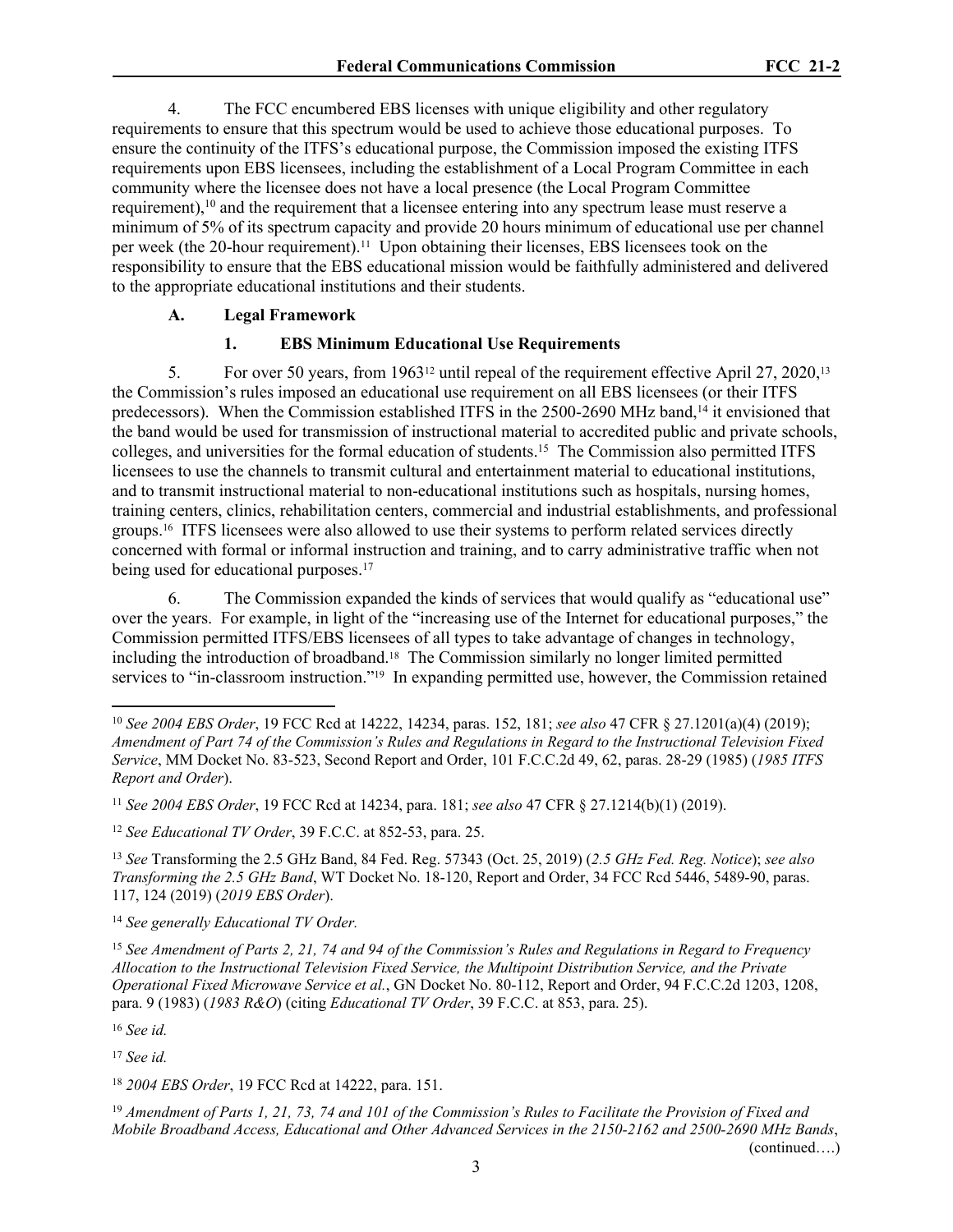its "content restrictions," and emphasized that the purpose of this spectrum assignment would be to "maintain the traditional educational purposes" of the original ITFS service.<sup>20</sup> Thus, the Commission continued to require channels to be used to "further the educational mission of accredited schools offering formal educational courses to enrolled students."21 The Commission repeatedly reaffirmed the applicability of the educational use requirement as a means of "safeguarding the primary educational purpose" of the spectrum.<sup>22</sup>

7. In the 2000s, a series of Commission Orders rebranded ITFS to EBS and changed certain technical rules to better reflect the likely use of the band going forward.23 Significant changes were made to the EBS band plan in 2004, in part because the existing band plan had been designed for broadcast services as opposed to broadband.<sup>24</sup> The Commission explicitly declined to relax the educational requirements or eligibility restrictions then in place, however, citing the public interest in the educational purpose of the band.25 In 2006, the Commission made further changes to the band plan transition rules and mechanisms, but declined to make changes to any educational requirements.26 The Commission again revisited certain issues regarding the band plan transition in 2008, and made a number of other small changes to the rules, but did not amend the educational use requirements.<sup>27</sup>

8. Despite these modifications and revisions to this band, the Commission's rules included a specific mandate for EBS licensees leasing their excess capacity and using digital transmissions to "provide at least 20 hours per licensed channel per week of EBS educational usage."<sup>28</sup> This 20-hour requirement is "appl[ied] spectrally over the licensee's whole actual service area."29 Although the

(Continued from previous page)

WT Docket No. 03-66, Order on Reconsideration and Fifth Memorandum Opinion and Order and Third Memorandum Opinion and Order and Second Report and Order, 21 FCC Rcd 5606, 5718, para. 273 (2006) (*2006 EBS Order*); *see also* 47 CFR § 27.1203(c) (2019); *Amendment of Parts 21 and 74 to Enable Multipoint Distribution Service and Instructional Television Fixed Service Licensees to Engage in Fixed Two-Way Transmissions*, MM Docket No. 97-217, Report and Order, 13 FCC Rcd 19112, 19154-55, para. 81 (1998) (*Two-Way Order*).

<sup>20</sup> *2004 EBS Order*, 19 FCC Rcd at 14222, 14234, paras. 152, 181; *accord Two-Way Order*, 13 FCC Rcd at 19159- 60, paras. 89-90.

<sup>21</sup> 47 CFR § 27.1203(b) (2019); *see also Two-Way Order*, 13 FCC Rcd at 19154, para. 81 & n.189 (noting that the transmissions also could be in furtherance of the educational mission of "other eligible institution[s]").

<sup>22</sup> *Two-Way Order*, 13 FCC Rcd at 19159-60, paras. 89-90; *accord 2006 EBS Order*, 21 FCC Rcd at 5701, para. 227; *2004 EBS Order*, 19 FCC Rcd at 14222, 14234, paras. 152, 181.

<sup>23</sup> *Amendment of Parts 1, 21, 73, 74 and 101 of the Commission's Rules to Facilitate the Provision of Fixed and Mobile Broadband Access, Educational and Other Advanced Services in the 2150-2162 and 2500-2690 MHz Bands et al.*, WT Docket No. 03-66, Third Order on Reconsideration and Sixth Memorandum Opinion and Order and Fourth Memorandum Opinion and Order and Second Further Notice of Proposed Rulemaking and Declaratory Ruling, 23 FCC Rcd 5992, 5996 (2008) (*2008 EBS Order*)*. See 2006 EBS Order*, 21 FCC Rcd at 5612, para. 4; *2004 EBS Order*, 19 FCC Rcd at 14169, para. 6.

<sup>24</sup> *See 2004 EBS Order*, 19 FCC Rcd at 14177, 14182-84, paras. 22, 36-39.

<sup>25</sup> *See id.* at 14223, para. 152; *see also id.* at 14234, para. 181.

<sup>26</sup> *See 2006 EBS Order*, 21 FCC Rcd at 5699-701, paras. 223-28 (rejecting a proposal to increase the minimum educational use requirements and to provide guidance on meeting those requirements)*.*

<sup>27</sup> *See 2008 EBS Order*, 23 FCC Rcd at 6048-50, paras. 146-49.

<sup>28</sup> 47 CFR § 27.1214(b)(1) (2019).

<sup>29</sup> *Id.*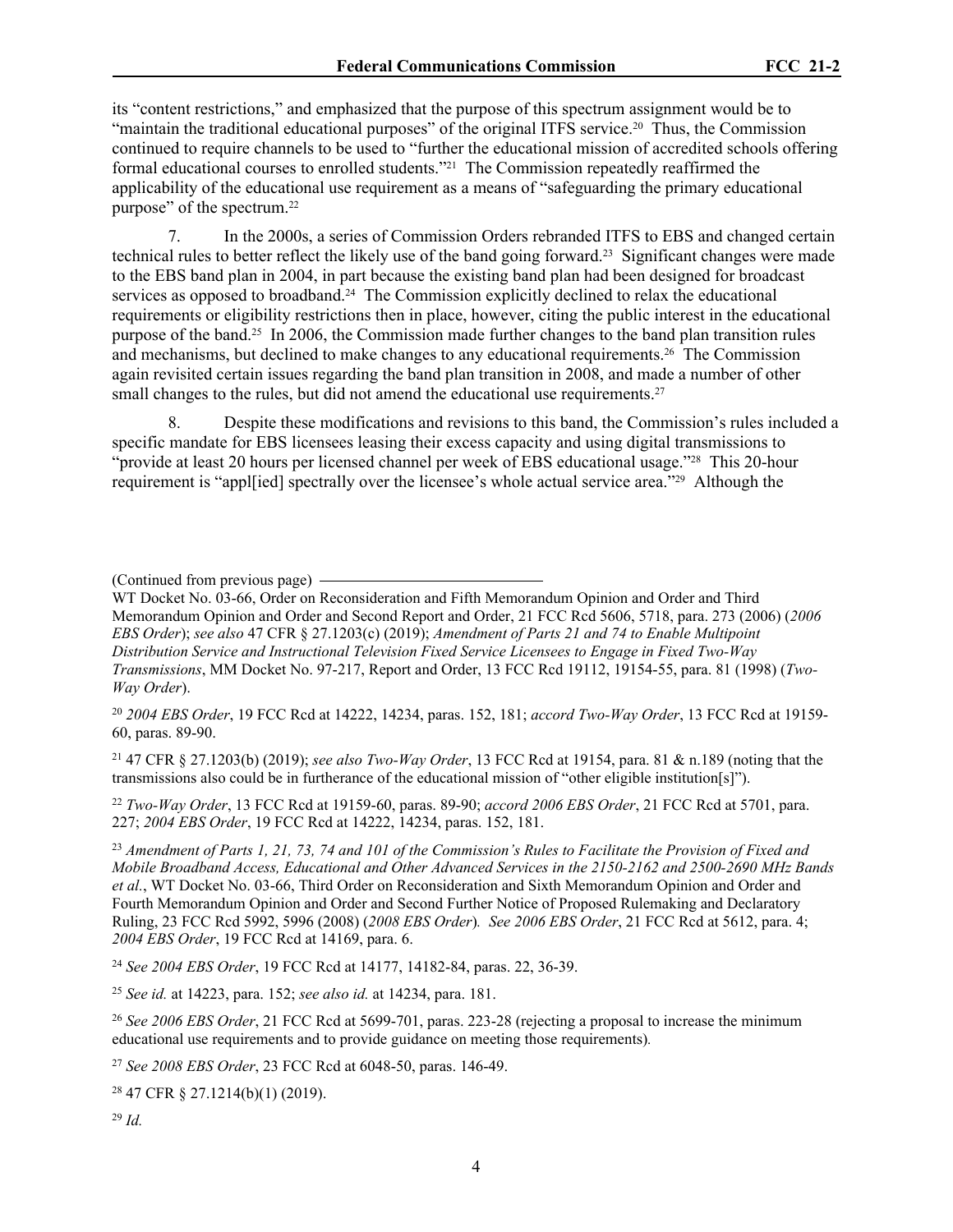mandate applied "before leasing excess capacity," i.e., as a prerequisite to any such lease, it extended throughout the lease term as well.<sup>30</sup>

9. The Commission has long been loath to substitute its judgment for that of educational authorities concerning what content or use is regarded as educational, where such use otherwise complies with Commission requirements.<sup>31</sup> Instead, the Commission stated that it would rely on the "good-faith efforts" of licensees to ensure compliance with the educational use requirements.<sup>32</sup> The Commission cautioned, however, that licensees may bear the burden of proving compliance with the educational use requirements in audits and other situations.<sup>33</sup> In those situations, "licensees must be ready and able to describe *and document* how they complied with [the educational-use] requirements."34 The Commission's rules also recognized that the services required of EBS licensees should be provided "in a manner and in a setting conducive to educational usage."<sup>35</sup>

# **2. EBS Local Program Committee Requirement**

<span id="page-4-0"></span>10. As part of ensuring that the educational purpose of the ITFS/EBS band was carried out, the Commission limited eligibility for ITFS licenses to entities meeting certain qualifications. The *Educational TV Order* limited eligibility to "institutional or governmental organization[s] engaged in the formal education of enrolled students or to a nonprofit organization formed for the purpose of providing instructional television material to such institutional or governmental organizations."36 The Commission declined to expand the categories of entities eligible to obtain licenses to include either "commercial organizations such as private vocational schools, professional associations, lang[ua]ge schools, dancing academies, etc.," or municipal services such as training police officers or public health workers, in order to ensure adequate spectrum availability to meet educational demands.<sup>37</sup> The strong focus on direct education of students was thus a cornerstone of the Commission's eligibility requirements from the beginning of the ITFS/EBS service.

11. In 1985, the Commission reexamined the eligibility requirements for the band.38 At the time, many commenters asked the Commission to limit eligibility for ITFS licenses to local applicants.<sup>39</sup> The Commission recognized that "[l]ocally based educational entities have been convincingly demonstrated by the comment[e]rs to be the best authorities for evaluating their educational needs and the needs of others they propose to serve in their communities, for designing courses to suit those needs, and for scheduling courses during the school year."40 But because the Commission believed that national organizations could "have a significant role to play in the development and delivery of ITFS service," the

<sup>33</sup> *See Two-Way Order*, 13 FCC Rcd at 19154, 19162, paras. 81 n.188, 94.

<sup>34</sup> *Id.* at 19162, para. 94 (emphasis added).

<sup>35</sup> 47 CFR § 27.1201(a)(3) (2019).

<sup>37</sup> *See id.* at 854, para. 28.

- <sup>39</sup> *Id.* at 54, para. 8.
- <sup>40</sup> *Id.* at 56, para. 16.

<sup>30</sup> *See, e.g., id.* § 27.1214(b)(2) (2019); *2019 EBS Order*, 34 FCC Rcd at 5448, para. 7; *Amendment of Parts 1, 21, 73, 74 and 101 of the Commission's Rules to Facilitate the Provision of Fixed and Mobile Broadband Access, Educational and Other Advanced Services in the 2150-2162 and 2500-2690 MHz Bands et al.*, WT Docket No. 03- 66, Notice of Proposed Rulemaking, 33 FCC Rcd 4687, 4689, para. 4 (2018); *2004 EBS Order*, 19 FCC Rcd at 14234, para. 181.

<sup>31</sup> *Two-Way Order*, 13 FCC Rcd at 19154, para. 81 n.188; *see also 1985 ITFS Report and Order,* 101 F.C.C.2d at 80, para. 75.

<sup>32</sup> *Two-Way Order*, 13 FCC Rcd at 19162, para. 94; *see also 2006 EBS Order*, 21 FCC Rcd at 5701, para. 227.

<sup>36</sup> *See Educational TV Order*, 39 F.C.C. at 864; *see also id.* at 853-54, paras. 27-29.

<sup>38</sup> *See 1985 ITFS Report and Order*, 101 F.C.C.2d at 62, paras. 28-29.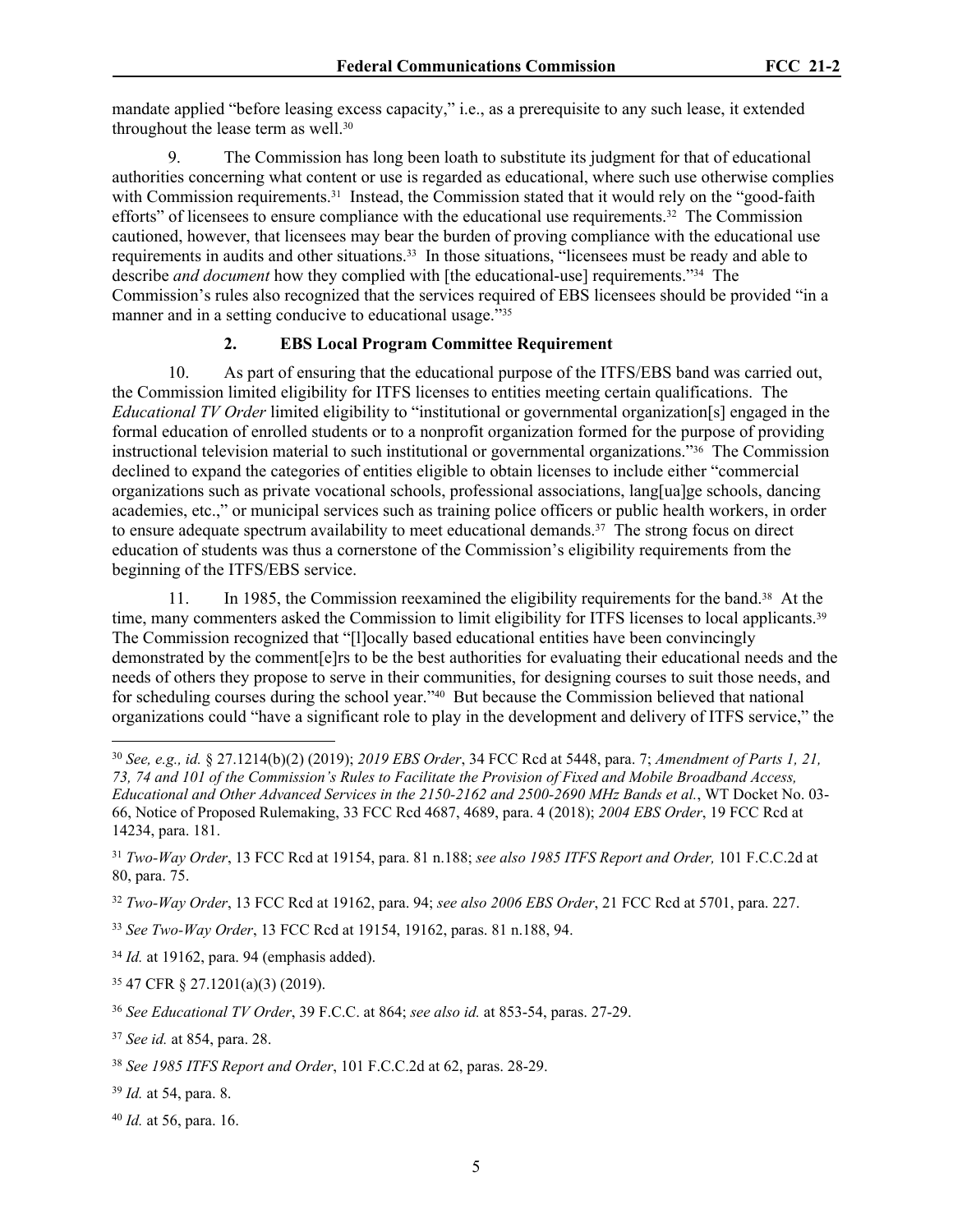Commission did not ban non-local applicants.41 Instead, recognizing the importance of ensuring adequate educational use of the service, the Commission established special requirements for non-local applicants, including a requirement to provide letters from local accredited educational institutions demonstrating that the applicant's programming would be incorporated into the institution's curriculum<sup>42</sup> and a requirement to establish a Local Program Committee.<sup>43</sup>

12. The Commission established the Local Program Committee requirement in the *1985 ITFS Report and Order* as part of an effort to adequately support and preserve the educational nature of the ITFS band.44 The rule required that "[n]onlocal applicants, in addition to submitting letters from proposed receive sites, must demonstrate the establishment of a local program committee in each community where they apply."45 Each receive site letter was required to include confirmation that a member of the institution's staff would serve on the Local Program Committee and show that the representative would aid in the selection, scheduling, and production of the programming received over the system.46 The Commission established this requirement to ensure that, when a licensee was not an accredited local educational institution, the licensee's spectrum nonetheless was used for educational purposes appropriate to the local community.<sup>47</sup>

13. The Local Program Committee requirement remained in effect even while other alterations were made to reflect the changed regulatory circumstances of the band. In 2004, the Commission reorganized the original part 74 rules into part 27, but made no modifications to the rule text.48 When the Commission modified several rules relating to EBS educational requirements in 2008, including certain other requirements for non-local licensees, it did not alter the Local Program Committee requirement.<sup>49</sup> Instead, the Commission modified section 27.1201(a)(3) of the Commission's rules to better accommodate both technological and regulatory developments.<sup>50</sup> While the expansion of services available through EBS licenses and spectrum has grown to include broadband and data services, EBS licensees remained obligated to use their channels to "further the educational mission of accredited schools offering formal educational courses to enrolled students."<sup>51</sup> EBS licensees were thus obligated to ensure they were meeting their requirement to deliver the content and educational use that was relevant to the local communities they serve.

# <span id="page-5-0"></span>**B. Factual Background**

14. Clarendon Foundation, Inc. is a Virginia not-for-profit corporation formed in 1991.<sup>52</sup> Clarendon holds 22 EBS licenses<sup>53</sup> and has entered into spectrum leasing agreements for 21 of them.<sup>54</sup>

<sup>45</sup> *See id*. at 110; 47 CFR § 74.932(a)(5) (1985); 47 CFR § 27.1201(a)(4) (2019).

<sup>47</sup> *See id.* at 62, para. 28.

<sup>49</sup> *See 2008 EBS Order*, 23 FCC Rcd at 6048-50, paras. 146-49.

<sup>50</sup> *Id.*

<sup>51</sup> 47 CFR § 27.1203(b) (2019); *see also id.* § 27.1201(a)(3) (stating that where broadband or data services are proposed, the receive-site letter "should indicate that the data services will be used in furtherance of the institution's educational mission and will be provided to enrolled students, faculty and staff in a manner and in a setting conducive to educational usage").

52 Clarendon Response at 1.

<sup>41</sup> *Id.* at 56, para. 17.

<sup>42</sup> *Id.* at 60-62, paras. 25-27.

<sup>43</sup> *Id.* at 62, para. 28.

<sup>44</sup> *See id.* at 62, paras. 28-29.

<sup>46</sup> *See 1985 ITFS Report and Order*, 101 F.C.C.2d at 62, para. 29.

<sup>48</sup> *See 2004 EBS Order*, 19 FCC Rcd at 14236, para. 186.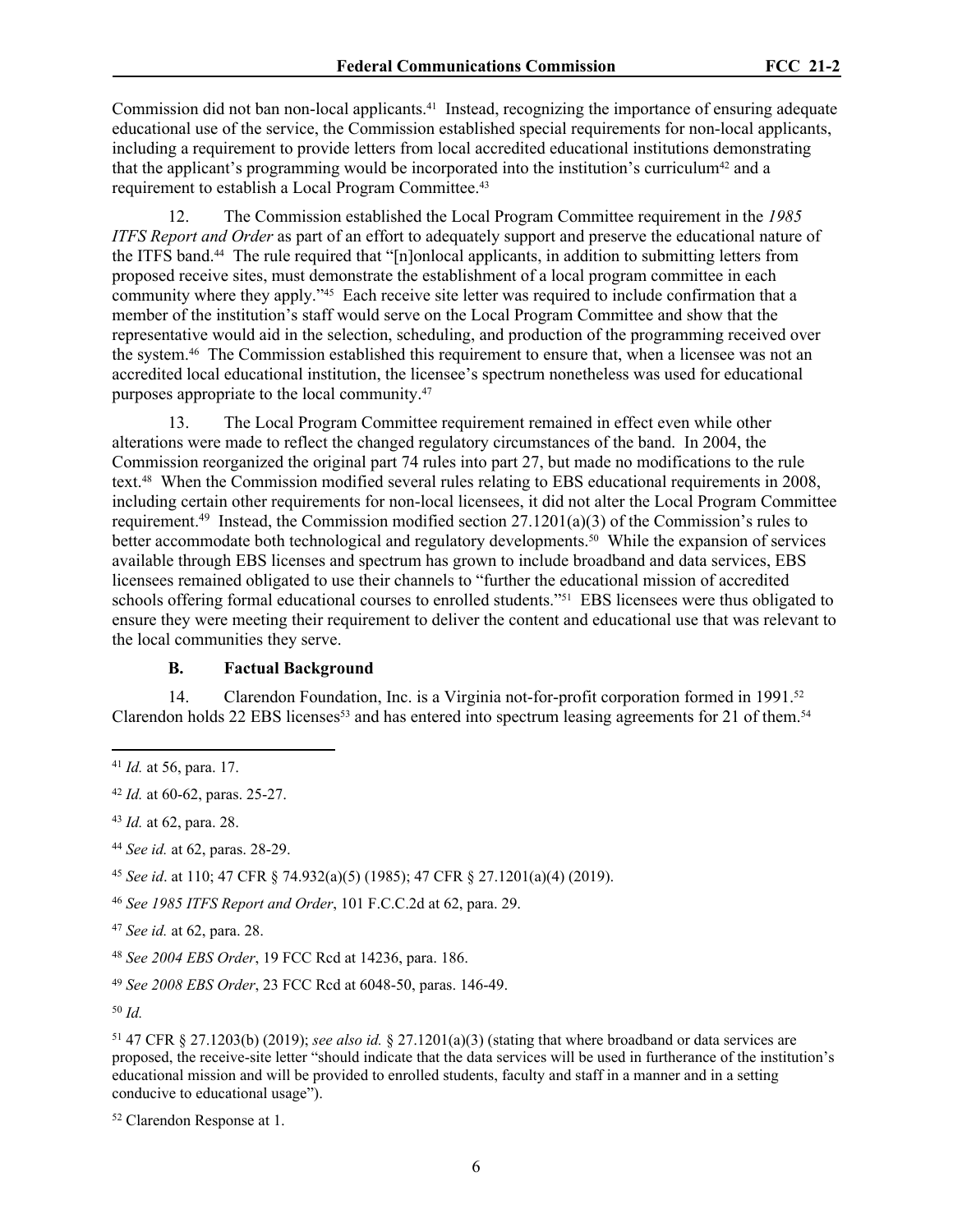Most of its spectrum leasing agreements are with Sprint Corporation subsidiaries and affiliates.<sup>55</sup> Each lease agreement includes a provision that the licensee reserves a minimum channel capacity required by FCC rules without specifically referencing the 5% reserved channel capacity for educational use.<sup>56</sup>

15. Clarendon asserts that it "operate[s] exclusively for the promotion of non-profit charitable and educational purposes."57 While its mission is ostensibly educational in nature, Clarendon's primary focus is on its distribution of hardware for broadband data service to its remaining receive sites.<sup>58</sup> Specifically, Clarendon states that it provides each of its educational institution receive sites with hardware, such as portable tablets and modems, for the schools to gain access to the broadband data service offered over Clarendon's licensed spectrum, at no charge, twenty-four hours a day, seven days a week.59 Clarendon also claims that the educational institution receive sites use the broadband data service for the following purposes: (1) research outlets for students, teachers, and administration; (2) "connect[ing] attendance administrators to district resources while they are travelling to different schools within the district;" (3) supplementing teachers' classroom capabilities; and (4) "teaching technical skills to students."60 Clarendon does not dictate how schools utilize its freely provided equipment; rather, Clarendon's devices merely "support schools with access" to data service which the educational institutions determine how best to use in order to serve their students' needs.<sup>61</sup>

16. Clarendon's lease agreements, however, are silent regarding the 20-hour requirement.<sup>62</sup> Clarendon states that it provides both broadband access via its free-of-charge equipment and access to educational materials via its nationwide "web-based content platform."63 Clarendon admits that it has ceased to provide service to nine of its receive sites for reasons ranging from "lack of communication" to

<sup>54</sup> *Id.* at 26-27. Clarendon has not entered into a lease agreement for Station WNC938.

<sup>55</sup> Two of the 21 license spectrum leases are directly with Clearwire Spectrum Holdings, LLC, two of the leases are with Clearwire Spectrum Holdings II, LLC, seven of the leases are with Clearwire Spectrum Holdings III, LLC, five of the leases are with American Telecasting Development, LLC, one of the leases is with American Telecasting of Columbus, LLC, three of the leases are with Rhino Communications, Inc., and one lease is with PCTV Gold II, LLC *Id.* at 26-27. All the named lessees except Rhino Communications, Inc. are owned by Sprint Corporation. *See*  Sprint Corp., Annual Report (Form 10K) at Exh. 21 (May 29, 2019),

<https://www.sec.gov/Archives/edgar/data/101830/000010183019000022/sprintcorp10-kexhibit21201.htm>(last visited Oct. 2, 2020). T-Mobile has since acquired Sprint in a merger that was approved by the Commission in 2019. *See Applications of T-Mobile US, Inc., and Sprint Corporation, et al., for Consent to Transfer Control of Licenses and Authorizations*, Memorandum Opinion and Order, Declaratory Ruling, and Order of Proposed Modification, 34 FCC Rcd 10578 (2019).

<sup>56</sup> Clarendon Response at 29.

<sup>57</sup> *Id.* at 5.

<sup>58</sup> *Id.* at 6.

<sup>59</sup> *Id.* ("Clarendon has 127 broadband modems and 117 data enabled tablets placed at receive sites.").

<sup>60</sup> *Id.* at 8-14.

<sup>61</sup> *Id.* at 6.

<sup>(</sup>Continued from previous page)

<sup>53</sup> *Id.* at 1, 9-10. Clarendon also held a nationwide Citizens Broadband Radio Services authorization between 2009 and 2019. *See id.* at 5. Clarendon no longer provides service to nine of its receive sites. *Id.* at 8-14 (indicating Clarendon has not provided service to Polston Primary School since 2018, Evans Elementary School since 2018, Boyd Elementary School since 2018, Natrona County School District since 2018, Lubbock ISD since 2017, South Florida Community College since 2019, Sheridan Junior High School since 2016, Woodland Park Elementary School since 2016). *Id.* at 8-14.

<sup>62</sup> 47 CFR § 27.1214(b)(1) (2019).

<sup>63</sup> Clarendon Response at 6.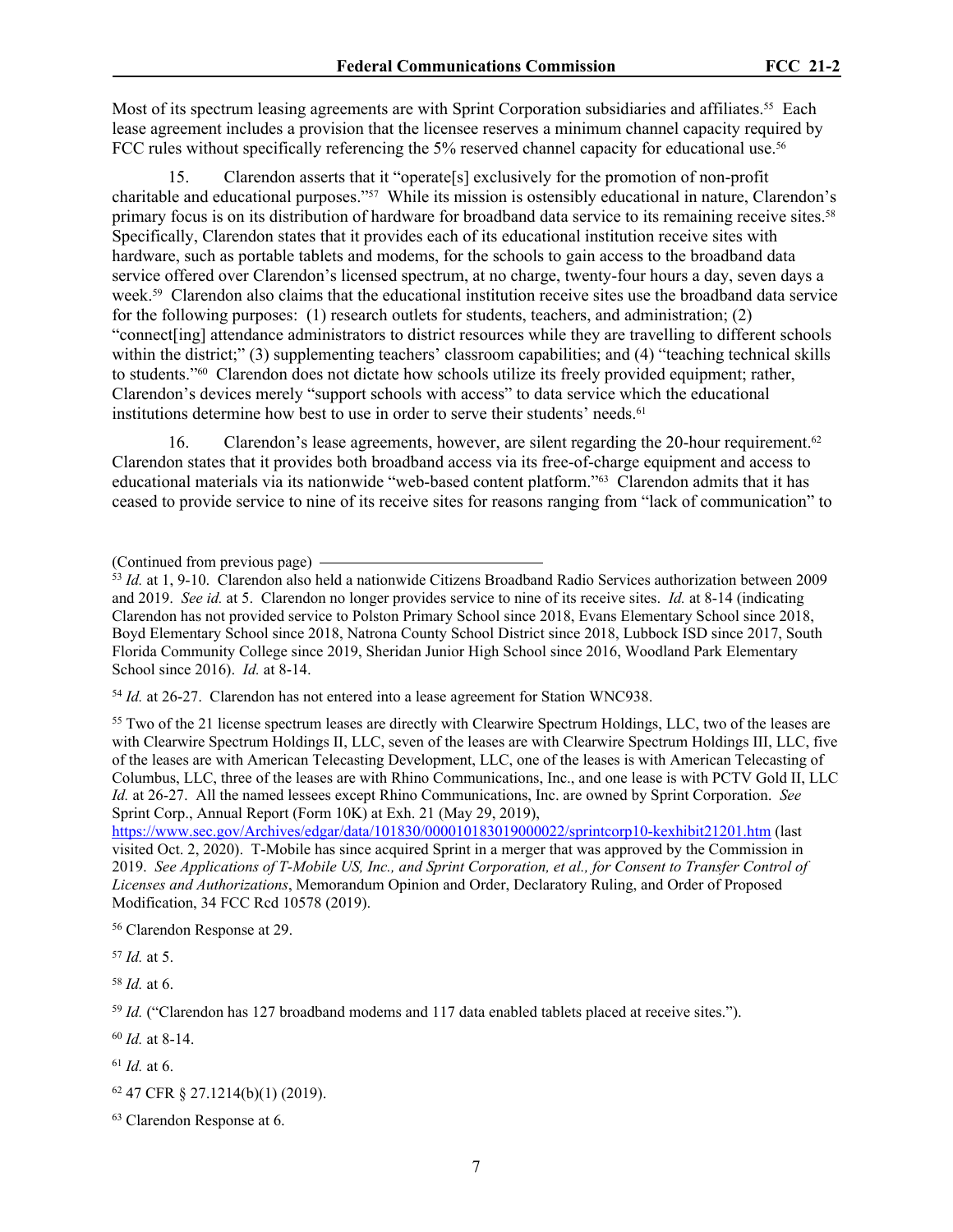inoperable channels.64 In addition, Clarendon acknowledged that, even where it maintains service, it lacks any documentation of usage because it asserts that "no such documentation was required."<sup>65</sup>

17. By its own admission, Clarendon also failed to maintain any Local Program Committees.66 Clarendon claims that while Local Program Committees must have been formed for each of its licenses since those licenses were approved by the Commission, Clarendon lacks any documentation to demonstrate the formation of the Local Program Committees.<sup>67</sup> Clarendon also claims that, because regulatory changes vacated the legal requirement to maintain Local Program Committees, the Local Program Committees ceased to exist.<sup>68</sup>

#### **III. DISCUSSION**

### <span id="page-7-0"></span>**A. Clarendon Did Not Demonstrate Its Compliance with the Minimum Educational Use Requirement for EBS Licensees**

18. Our LOI requested information regarding the status of Clarendon's EBS licenses since 2009. Nonetheless, the statute of limitations for this action is one year,<sup>69</sup> and accordingly we focus our review on Clarendon's EBS license compliance for the period from December 9, 2019, until April 27, 2020, when the educational use requirements were eliminated.<sup>70</sup> Clarendon's violations, however, appear to extend back several years prior to this review period. During this period, the Commission's EBS rules gave licensees the flexibility to enter into a spectrum leasing arrangement to transmit material other than educational programming if the licensee: (1) reserved a minimum of 5% of the capacity of its channels for educational uses consistent with section 27.1203(b) and (c) of the Commission's rules,<sup>71</sup> and (2) provided at least 20 hours per licensed channel per week of EBS educational use.<sup>72</sup>

19. Based on our review of the record, the terms of Clarendon's lease agreements, and the information provided in this investigation, Clarendon failed to provide sufficient documentation and information describing how it complied with and met the 20-hour requirement for leased spectrum.<sup>73</sup> Clarendon claims that it fulfilled its 20-hour requirement by providing equipment, such as portable hotspots, data-enabled devices, and modems, along with access to data services over the Sprint network to the receive sites located in its licensed areas.74 Clarendon further asserts that it fulfilled the 20-hour requirement because the schools actually used the broadband service for a variety of educational

<sup>72</sup> *Id.* § 27.1214(b)(1) (2019).

<sup>73</sup> *Id.*

<sup>64</sup> *See supra* note 52 (identifying unserved receive sites).

<sup>65</sup> Clarendon Response at 7.

<sup>66</sup> *Id.* at 23.

<sup>67</sup> *Id.* at 20.

<sup>68</sup> *Id.* at 23-24.

<sup>69</sup> The applicable statute of limitations for these violations is one year. *See* 47 U.S.C. § 503(b)(6).

<sup>&</sup>lt;sup>70</sup> Although the educational use requirements of section 27.1214(b)(1) of the Commission's rules were eliminated effective April 27, 2020, Clarendon and the Enforcement Bureau entered into a tolling agreement regarding the Enforcement Bureau's investigation into Clarendon's EBS practices. *See* Tolling Agreement Executed between Clarendon Foundation, Inc. and Federal Communications Commission (executed Oct. 26, 2020) (on file in EB-IHD-19-00029569) (Tolling Agreement). The Tolling Agreement extended the relevant statute of limitations period for each potential violation for 30 calendar days. Thus, this Notice of Apparent Liability addresses apparent violations that occurred between December 9, 2019, and April 27, 2020.

<sup>71</sup> 47 CFR § 27.1203(b)-(c) (2019).

<sup>74</sup> Clarendon Response at 6, 8-14.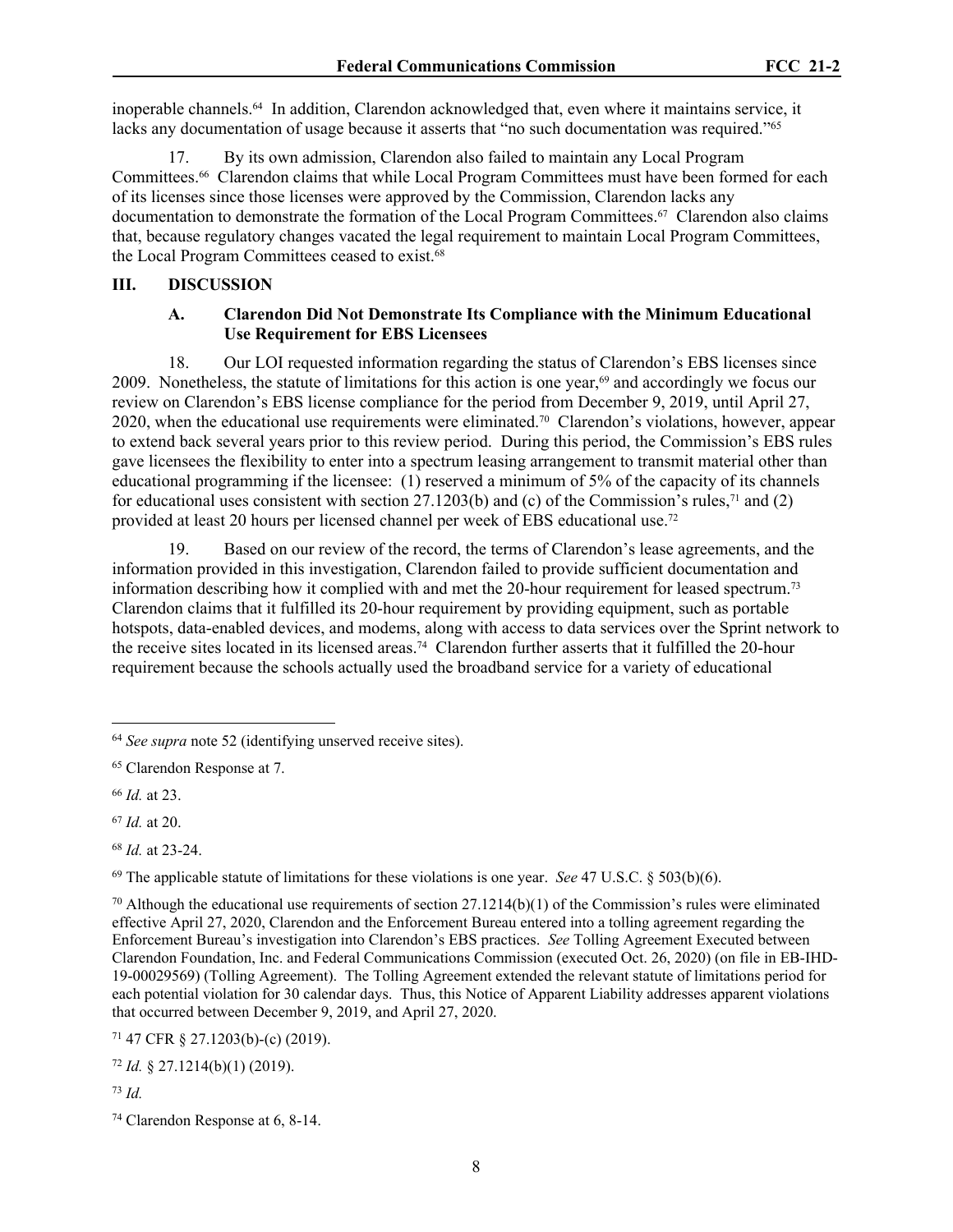purposes.75 No documentation was provided by Clarendon, however, to support this claim. Clarendon's distribution of hardware, however, only guarantees that the receive sites have equipment capable of receiving Clarendon's data service. It does not guarantee the use of that hardware or service by the educational institutions and does not show that any such use complies with the Commission's 20-hour requirement for EBS licensees that lease out their spectrum. Clarendon is unable to provide any evidence that it provided any equipment or service to its educational institutions that actually supported educational use by these receive sites.

20. Under Clarendon's plan, the access to broadband or data services did not occur unless and until an accredited institution or its enrolled students, faculty or staff took actions to successfully connect to and use the Internet connectivity using the provided connection devices (e.g., a portable hotspot or router). Under the Commission's rules, however, it is an educational institution's actual use of data services, not its mere ability to use them, that matters when determining whether an EBS licensee that leases its excess spectrum has satisfied the Commission's 20-hour requirement. Clarendon's laissezfaire attitude towards complying with the Commission's 20-hour requirement has resulted in apparent failures to meet its obligations as an EBS licensee, including failures to meet the rule's benchmark or, more fundamentally, to address the educational needs of the affected students and faculty.

21. Clarendon cannot describe or provide information regarding the state of its operations and educational use at the institutions within its license areas during the period under review. By its own admission, Clarendon neither collected nor submitted any documentation of educational use by its receive sites since 2011.<sup>76</sup> Indeed, service was halted to no less than four of Clarendon's receive sites in 2018 for blatant "lack of communication."77 The Commission relies on the "good faith efforts" of licensees to comply with its educational use requirements.78 But licensees bear the burden of proving compliance with the educational use—and "must be ready and able to describe *and document* how they complied with [the educational-use] requirements.<sup>79</sup> Without evidence or documentation of any use by the institutions in its licensed areas, Clarendon was derelict in fulfilling its responsibility to comply with the Commission's 20-hour requirement. Clarendon has failed to demonstrate that the schools and other institutions actually used the provided equipment to access the Internet or further their educational missions. This failure further highlights Clarendon's shortcomings in meeting the Commission's 20-hour requirement at the educational institutions located within its 21 leased EBS licenses.

22. Clarendon claims that it provides a full elementary curriculum to 11 of its receive sites, and that up to 45% of its corporate time is devoted to the creation and distribution of web-based educational content accessible by anyone nationwide.<sup>80</sup> Clarendon never demonstrated, however, which (if any) receive sites actually engaged with the provided curriculum, or whether those sites' use of

<sup>78</sup> *Two-Way Order*, 13 FCC Rcd at 19162, para. 94; *see also 2006 EBS Order*, 21 FCC Rcd at 5701, para. 227.

<sup>79</sup> *Two-Way Order*, 13 FCC Rcd at 19162, para. 94 (emphasis added).

<sup>75</sup> *Id.* (explaining how Clarendon believes each receive site utilizes its service and equipment).

<sup>76</sup> *See id.* at 7 (noting Clarendon has not submitted any documentation of receive site use to the Commission.); *see also id.* at 30 (noting that, notwithstanding the LOI's direction that Clarendon supply all documents supporting its claims of receive site use, only the 2011 substantial service demonstrations create the foundation for its responses concerning use, and providing no other correspondence with receives sites to support its assertions of educational use at pages 8-14 of the Response).

<sup>77</sup> *Id*. at 9-10 (referencing three receive sites for WNC802 and one receive site for WQCR282).

<sup>80</sup> Clarendon Response at 6, 8-14. Although Clarendon cites its curriculum as an offering to receive sites in addition to its hardware provisions, the curriculum was not truly "given" to receive sites. Instead, receive sites had the option to access Clarendon's curriculum if they chose to via Clarendon's free and publicly accessible database of educational resources. *Id.* at 6. Thus, just like providing a modem does not guarantee the recipient will use the modem, offering "access" to an already-accessible database of free curriculum similarly does not guarantee use by the recipient. This means that even Clarendon's curriculum offerings to certain receive sites were likewise insufficient to show educational use.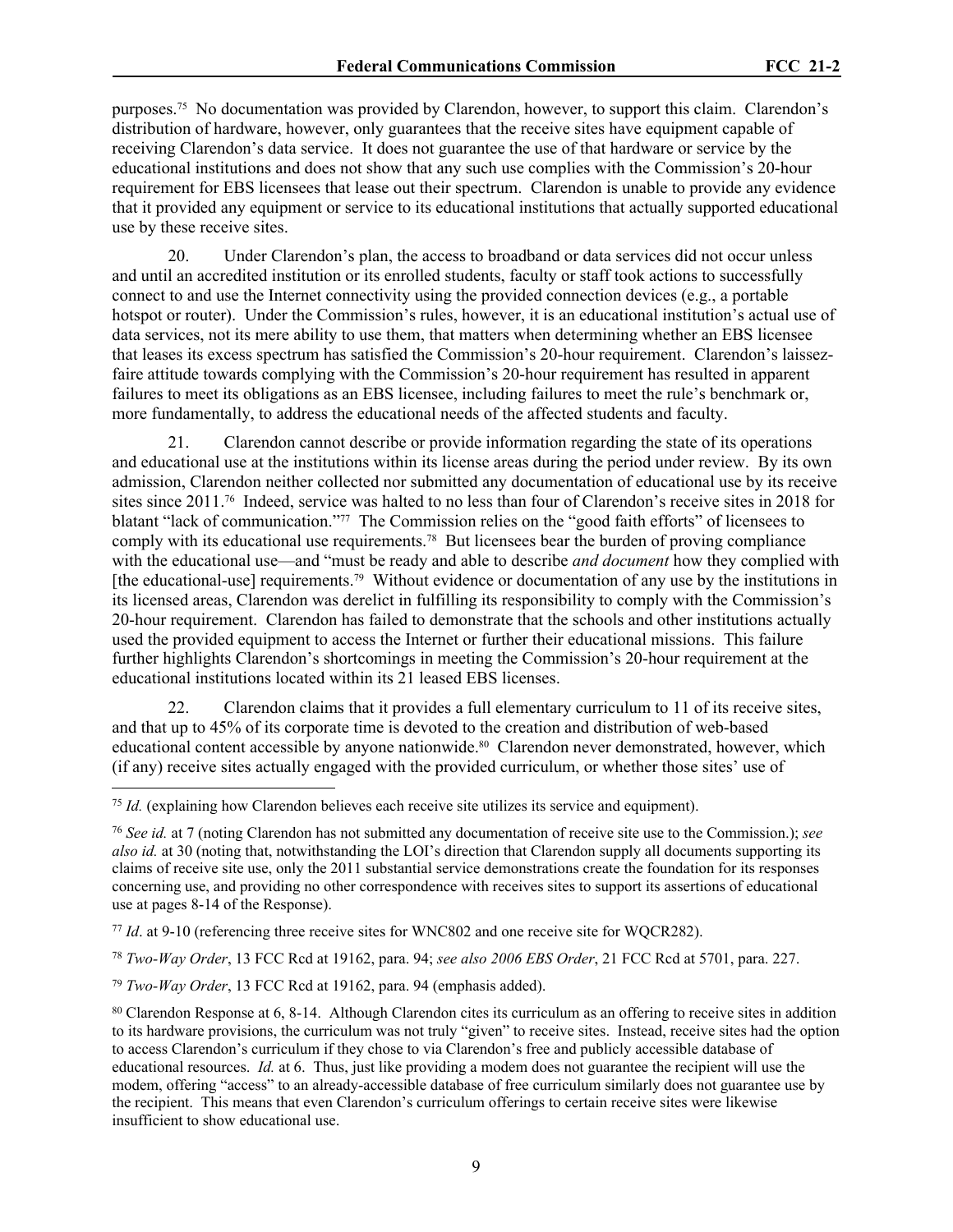Clarendon's educational content ever met the 20-hour requirement during any given week of the relevant period.

23. The Commission's reluctance to substitute its judgment for that of educational authorities concerning what content or use is regarded as educational does not excuse Clarendon's conduct here because Clarendon has not pointed us to the use of *any* educational content in this case nor has Clarendon otherwise established that the content or use of the relevant EBS licenses satisfy the Commission's rules. In fact, Clarendon's response indicates that Clarendon has no idea how or whether any of the educational institutions in its licensed areas are using its services. There may be a case where a question arises about whether particular content does or does not qualify as sufficiently educational in nature, but this does not appear to be one of those cases. By choosing to lease out the spectrum associated with its EBS licenses, Clarendon became responsible for complying with the 20-hour requirement in former section 27.1214(b)(1) of the Commission's rules. Clarendon has failed to demonstrate that it satisfied this specific rule requirement.

24. The Commission's rules contemplated that broadband and data services would be used to further the receive site's educational mission and would be provided to enrolled students, faculty, and staff in a manner and in a setting conducive to educational uses.81 Clarendon's mere distribution of hardware to its educational institution receive sites failed to meet this requirement. It was incumbent upon Clarendon, as the EBS licensee, to ensure that the hardware was being put towards that 20-hour requirement. Clarendon, however, failed to conduct any follow-up with its receive sites to ensure that the provided hardware or curriculum was being put towards any use, let alone an educational one. We find that Clarendon has failed to demonstrate that it provided 20 hours per licensed channel per week of EBS educational use and was therefore in apparent violation of former section 27.1214(b)(1) of the Commission's rules.<sup>82</sup>

## <span id="page-9-0"></span>**B. Clarendon Failed to Maintain Local Program Committees**

25. Beginning 25 years ago, the Commission's rules required non-local ITFS applicants to establish a Local Program Committee in each community they proposed to serve.83 While the Commission created no "detailed regulatory requirements" concerning the composition of the committees, this did not permit them to dissolve.<sup>84</sup> Instead, the Commission made clear from the beginning that these committees must persist, noting that "[e]ach receive site, however, should have some representation so that its particular programming and scheduling needs will be considered."<sup>85</sup> Since its adoption in section 74.932(a)(5) note 3, and until recently as section 27.1201(a)(4), the language of the rule required the appointment of a member of the receive site's staff who "will serve" on the Local Program Committee and "will aid in the selection, scheduling and production of the programming."<sup>86</sup> The Commission relied upon this statement in the future tense, indicating an ongoing and continuing state of affairs, in approving these licenses. Moreover, the rule's reference to "scheduling" similarly indicates that the Commission intended for the Local Program Committee to provide ongoing assistance throughout the license term.

26. Clarendon admits that while it did establish Local Program Committees when it applied for each of its receive sites, it "does not currently have any local program committees in the communities served by its EBS stations" and does not offer evidence that local programming committees existed during the period under review in this investigation. Clarendon's apparent failure to comply with the

<sup>81</sup> 47 CFR § 27.1201(a)(3) (2019).

<sup>82</sup> *Id.* § 27.1214(b)(1) (2019).

<sup>83</sup> *1985 ITFS Report and Order*, 101 F.C.C.2d at 62, para. 28.

<sup>84</sup> *Id.* at 62, para. 29.

<sup>85</sup> *Id.*

<sup>86</sup> 47 CFR § 27.1201(a)(4) (2019); 47 CFR § 7.932(a)(5), note 3 (1985).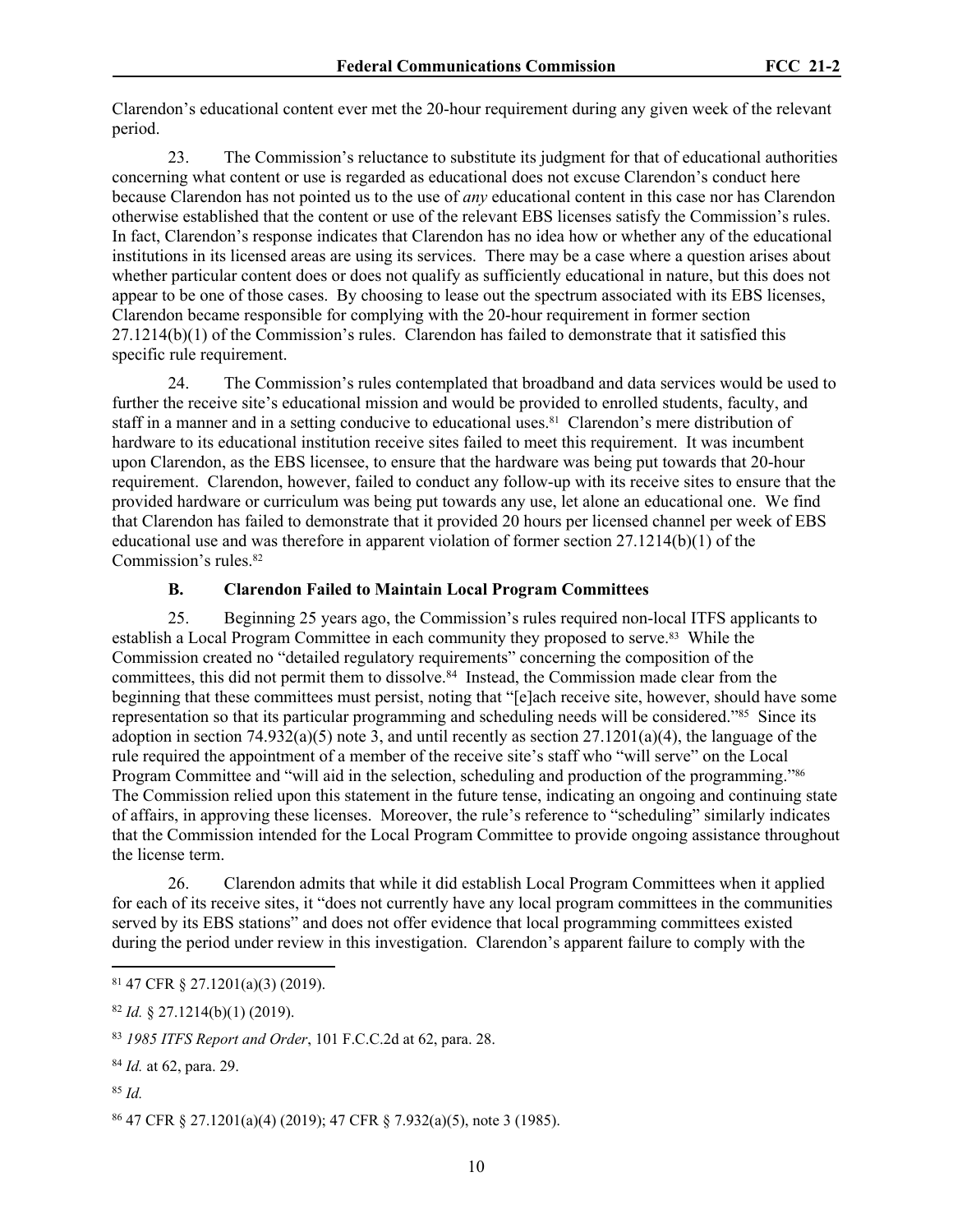Commission's requirement for Local Program Committees means that the local communities that Clarendon was supposed to serve via its 22 licenses lacked the mechanism for local input and feedback envisioned by the Commission's rules. Indeed, were it the case that Clarendon had maintained Local Program Committees, it is possible that Clarendon would have also been more careful about its responsibility to confirm that the programming substitute was actually provided to the educational and public institutions, instead of simply being offered without any follow-up.

27. Clarendon's claims that with the transition to wireless broadband service, the "concept of a local program committee is no longer relevant"<sup>87</sup> is meritless. While the Commission has modified the EBS rules throughout the years,88 the Commission did not alter or eliminate the requirement for Local Program Committees until recently.<sup>89</sup> Although modifications to the EBS rules in 2008 included adjustments to other requirements for non-local licensees, the Local Program Committee requirement remained intact.90 The 2008 rule revisions demonstrated that the Commission was aware of the changed circumstances for the ITFS/EBS band since 1985, and nonetheless chose to retain the Local Program Committee requirement. Thus, Clarendon's failure to maintain Local Program Committees constituted an apparent violation of former section  $27.1201(a)(4)$  of the Commission's rules.<sup>91</sup> The Local Program Committee requirement cannot be "willed away" by Clarendon or any other licensee because of a selfserving belief that the technological changes in the EBS service obviated an explicit requirement in the Commission's rules. The responsibility for determining the elimination or modification of a Commission rule lies with the Commission, not a licensee.

28. Finally, Clarendon's creation of Local Program Committees as part of its original applications did not absolve Clarendon from its continuing obligation to maintain and convene such committees. The purpose of the Local Program Committees was to ensure that each educational institution being served would have local representation so that its particular programming and scheduling needs would be considered. The educational content for a school in New York City, for example, may be different than what is useful to a school in Helena, Montana. As technology evolved, the input by members of the local community could have served as a valuable resource to ensure that the educational institution and overall community received services that reflected the needs of the community. At a minimum, Local Programming Committees could have informed Clarendon of the continued availability and quantity of services provided under the licenses—services which, as noted above, Clarendon cannot substantiate were ever provided during the relevant investigation period. Both the plain language of the rule and the policy justifications underlying adoption of the rule compelled Clarendon to maintain a connection with its non-local educational institutions throughout the terms of its licenses.

## <span id="page-10-0"></span>**C. Rules in Effect at Time of Violation Govern Conduct in Question**

29. Commission precedent holds that the rules in effect at the time of an apparent violation govern the conduct in question, even if the rules are later revised.92 The Commission's rules establish agency policy until such time as they are rescinded or amended in a notice-and-comment rulemaking.<sup>93</sup> The agency undertook a significant restructuring of the EBS band in 2019, including a new band plan,

<sup>93</sup> *1993 Access Tariff Order*, 20 FCC Rcd at 7693, para. 49; *see also Adams Telecom, Inc. v. FCC*, 38 F.3d 576, 582 (D.C. Cir. 1994) (quoting *Reuters Ltd. v. FCC*, 781 F.2d 946, 950 (D.C. Cir. 1986) ("[I]t is elementary that an agency must adhere to its own rules and regulations.")).

<sup>87</sup> Clarendon Response at 23-24.

<sup>88</sup> *See, e.g.*, *2004 EBS Order*.

<sup>89</sup> *See 2019 EBS Order*, 34 FCC Rcd at 5456, para. 25.

<sup>90</sup> *See 2008 EBS Order*, 23 FCC Rcd at 6048-50, paras. 146-49.

<sup>91</sup> 47 CFR § 27.1201(a)(4) (2019).

<sup>92</sup> *See, e.g., 1993 Annual Access Tariff Filings Phase I et al.*, CC Docket No. 93-193, Order Terminating Investigation, 20 FCC Rcd 7672, 7693, para. 49 (2005) (*1993 Access Tariff Order*); *Alarm Devices, Mfg. Co.*, Order to Show Cause, 49 F.C.C.2d 143, 145, para. 8 (1974).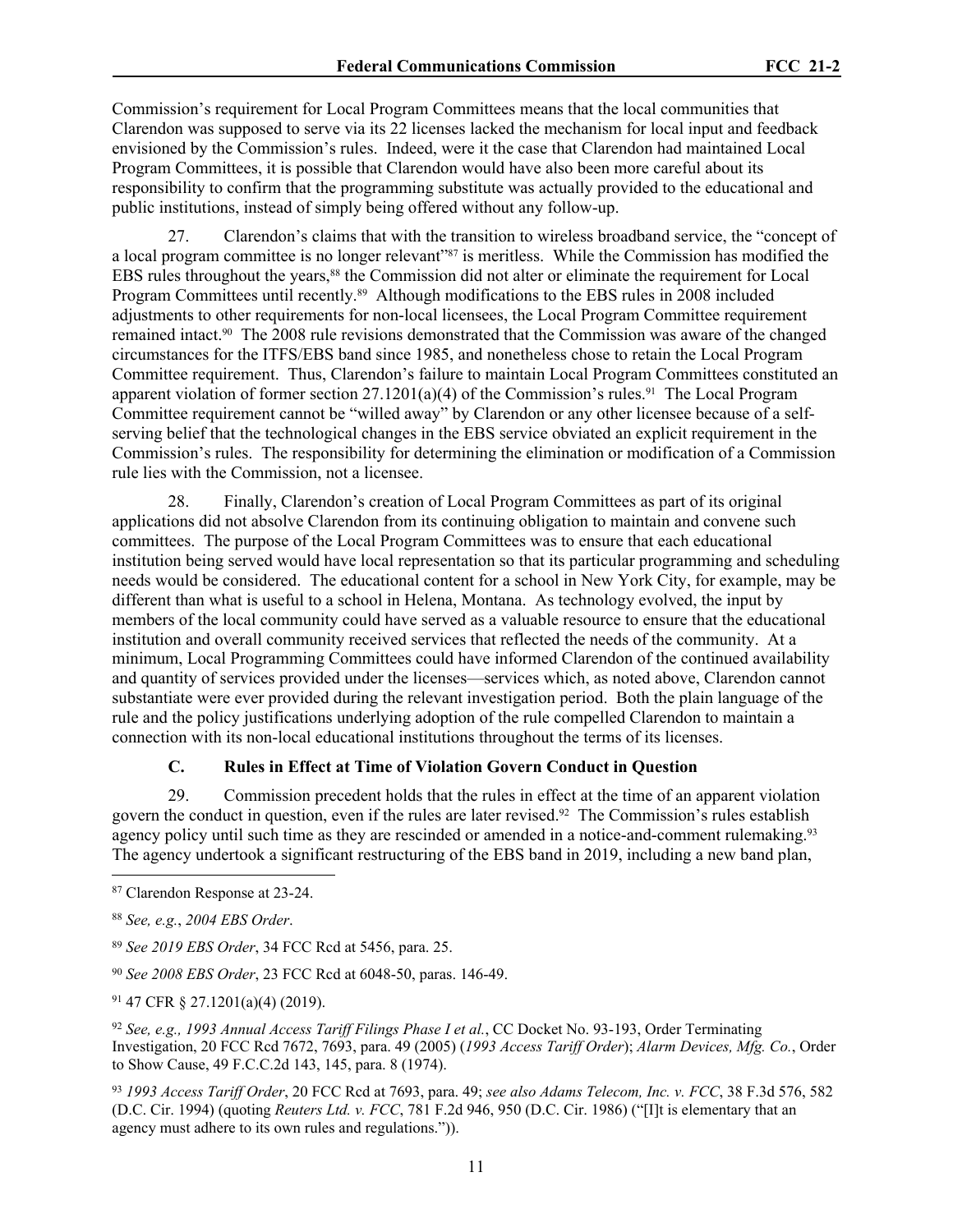updated performance requirements, and a new geographic area licensing system for future licensees.<sup>94</sup> Under this new plan, incumbents retained their existing channels and service area.<sup>95</sup> Additionally, all previous eligibility requirements, including the various educational use requirements and Local Program Committee obligations, ceased being effective on April 27, 2020.<sup>96</sup> Until the new rules established in the *2019 EBS Order* took effect, however, the Commission's previous rules governed the actions of EBS licensees.<sup>97</sup>

30. The former EBS rules required EBS licensees leasing their excess spectrum to provide "at least 20 hours per licensed channel per week of EBS educational usage" as well as maintain a Local Program Committee in areas where the licensee was considered a non-local applicant.<sup>98</sup> As the Commission's rule changes were forward-looking in nature, a change to those regulations does not relieve Clarendon of its original obligations to have complied with the rules in effect before the change.<sup>99</sup>

#### <span id="page-11-0"></span>**D. Proposed Forfeiture**

31. Section 503(b) of the Act authorizes the Commission to impose a forfeiture against any entity that "willfully or repeatedly fail[s] to comply substantially with the terms and conditions of any license, permit, certificate or other instrument or authorization issued by the Commission"<sup>100</sup> as well as against any entity that "willfully or repeatedly fail[s] to comply with any of the provisions of [the Act] or of any rule, regulation, or order issued by the Commission."<sup>101</sup> Here, section 503(b)(2)(D) of the Act authorizes us to assess a forfeiture against Clarendon of up to \$20,489 for each violation or each day of a continuing violation, up to a statutory maximum of \$153,669 for a single act or failure to act.<sup>102</sup> In exercising the Commission's forfeiture authority, we must consider the "nature, circumstances, extent, and gravity of the violation and, with respect to the violator, the degree of culpability, any history of prior offenses, ability to pay, and such other matters as justice may require."<sup>103</sup>

32. In determining a proposed forfeiture amount, the Commission starts with the base forfeiture amount for the apparent violation, as set forth in the Commission's forfeiture guidelines.<sup>104</sup> While section 1.80(b)(9) does not establish a specific base for feiture amount for a violation of the Commission's EBS educational use requirement, we find that the base forfeiture amount of \$8,000 for a

<sup>96</sup> *Id.* at 5450-58, paras. 13-31; *see also 2.5 GHz Fed. Reg. Notice,* 84 Fed. Reg. at 57365.

<sup>97</sup> *2.5 GHz Fed. Reg. Notice*, 84 Fed. Reg. at 57360. The new EBS rules became effective on April 27, 2020. *See 2019 EBS Order,* 34 FCC Rcd at 5489, para. 117 (deferring the effective date until six months from the date of the Order's publication in the Federal Register). *See contra* Clarendon Response at 24 (asserting that "the concept of a local program committee is no longer relevant, and Licensee does not believe that the Commission then required or now requires that non-local EBS licensees maintain local program committees in circumstances where the EBS licensee (such as Licensee) does not select and provide broadcast-style video programming to receive sites").

<sup>98</sup> 47 CFR §§ 27.1201(a)(4), 27.1214(b)(1) (2019).

<sup>99</sup> *Kenai Educational Media, Inc.*, Consent Decree, 34 FCC Rcd 4865, 4867 n.3 (2019) ("A recent rule change does not relieve a licensee from its obligation to comply with the rule while it is in effect.").

<sup>100</sup> 47 U.S.C. § 503(b)(1)(A).

 $101$  *Id.* § 503(b)(1)(B).

<sup>102</sup> *See* 47 U.S.C. § 503(b)(2)(D); 47 CFR § 1.80(b)(9); *see also Amendment of Section 1.80(b) of the Commission's Rules, Adjustment of Civil Monetary Penalties to Reflect Inflation*, Order, 34 FCC Rcd 12824 (EB 2019).

<sup>103</sup> 47 U.S.C. § 503(b)(2)(E); *see also* 47 CFR § 1.80(b)(9); *The Commission's Forfeiture Policy Statement and Amendment of Section 1.80 of the Rules to Incorporate the Forfeiture Guidelines*, Report and Order, 12 FCC Rcd 17087, 17100-01, para. 27 (1997) (*Forfeiture Policy Statement*), *recons. denied*, 15 FCC Rcd 303 (1999).

<sup>104</sup> *See* 47 CFR § 1.80, note to para. (b)(8); *Forfeiture Policy Statement*, 12 FCC Rcd at 17101, para. 27.

<sup>94</sup> *See generally 2019 EBS Order*, 34 FCC Rcd 5446.

<sup>95</sup> *Id.* at 5459, para. 36*.*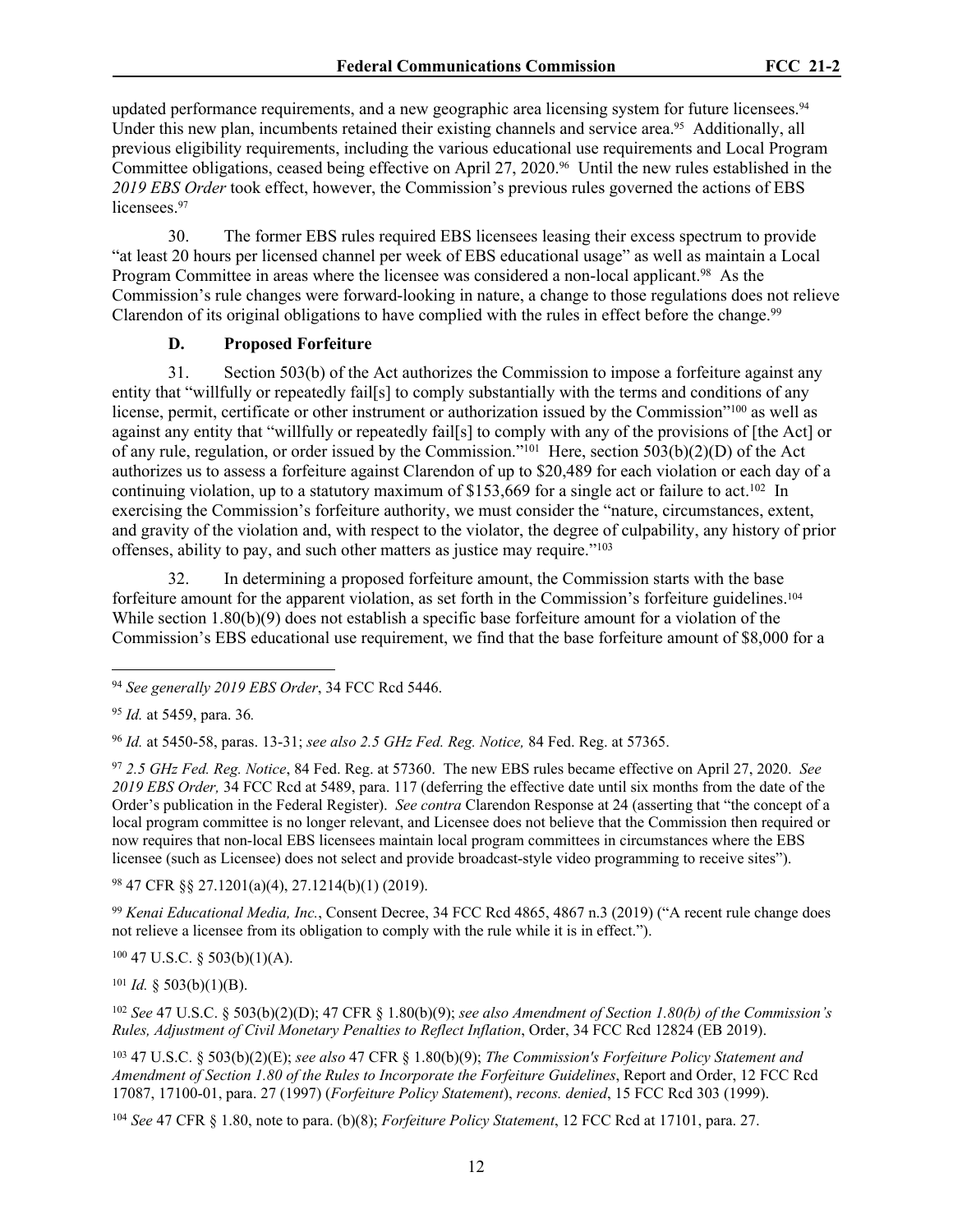violation of the children's television commercialization or programming requirements is most analogous to the Commission's EBS educational use requirement since they govern the amount of children's programming to be provided within a prescribed time span.105 Accordingly, we impose a forfeiture of \$8,000 for each week that Clarendon apparently failed to comply with the Commission's requirement that licensees supply 20 hours of educational use per channel per week. Using December 9, 2019 as the Commission's starting point until the Commission's rules sunset, on April 27, 2020, we impose a base forfeiture of \$8,000 multiplied by the 19 weeks that the apparent violation occurred (\$152,000). We then multiply this by each of Clarendon's 21 leased EBS licenses, resulting in a base forfeiture amount of \$3,192,000 for Clarendon's apparent failure to comply with the Commission's 20-hour requirement.

33. As to the failure to maintain a Local Program Committee, section 1.80(b)(8) does not establish a specific base forfeiture amount for a violation of that requirement. Again, in the absence of a specified base forfeiture, we select a base forfeiture for an analogous violation. We find that the violation is most analogous to a violation of the former main studio rule and will, therefore, use that amount (\$7,000).106 As with the Local Program Committee requirement, the Commission designed the former main studio rule to allow licensees to be responsive to the individual programming needs of their local communities. As Clarendon holds 22 EBS licenses, none which maintained a Local Program Committee between December 2019 and April 2020, we impose a base forfeiture of \$7,000 for each license for which Clarendon apparently failed to maintain a Local Program Committee, resulting in a base forfeiture amount of \$154,000 for failure to comply with the Commission's Local Program Committee requirement.

34. Based on the facts and record in this case, we have determined that Clarendon apparently violated former sections  $27.1201(a)(4)$  and  $27.1214(b)(1)$  of the Commission's rules by: (1) failing to provide at least 20 hours per licensed channel per week of EBS educational use during a 19 week period at 21 of its 22 EBS licenses; and (2) failing to maintain its Local Program Committee obligations in the service area of its 22 EBS licenses. In total, Clarendon's apparent violations incur a cumulative base forfeiture of \$3,346,000.

35. The Commission may also adjust the total proposed forfeiture by taking into account the nature, circumstances, extent, and gravity of the violation and, with respect to the violator, the degree of culpability, any history of prior offenses, ability to pay, and such other matters as justice may require.<sup>107</sup>

107 47 U.S.C. § 503(b)(2)(E).

<sup>&</sup>lt;sup>105</sup> If the Commission has not previously established a base forfeiture amount for that particular violation, "it has looked to the base forfeitures established or issued in analogous cases for guidance." *Cumulus Radio, LLC et al.*, Notice of Apparent Liability for Forfeiture, 34 FCC Rcd 7289, 7294, para. 14 (2019) (citing *Long Distance Direct, Inc.*, Memorandum Opinion and Order, 15 FCC Rcd 3297, 3304, para. 19 (2000)).

<sup>106</sup> *See* 47 CFR § 1.80(b)(8), note to para. (b)(8) (2017); *see also id.* § 73.1125(a) (2017). The main studio rule, which was eliminated in 2017, required the licensee of a broadcast station to maintain a main studio in order "to serve the needs and interests of the residents of the station's community of license." *Amendment of Sections 73.1125 and 73.1130 of the Commission's Rules, the Main Studio and Program Origination Rules for Radio and Television Broadcast Stations*, MM Docket No. 86-406, Memorandum Opinion and Order, 3 FCC Rcd 5024, 5026, para. 23 (1988) (*1988 Main Studio Order*); *see also Elimination of Main Studio Rule*, MB Docket No. 17-106, Report and Order, 32 FCC Rcd 8158, 8160-61, paras. 6-7 (2017). Among other things, the Commission required each broadcast station to "maintain a meaningful management and staff presence" at the main studio to "help expose stations to community activities, help them identify community needs and interests and thereby meet their community service requirements." *1988 Main Studio Order*, 3 FCC Rcd at 5026, para. 24; *see also Amendment of Sections 73.1125 and 73.1130 of the Commission's Rules, the Main Studio and Program Origination Rules for Radio and Television Broadcast Stations*, MM Docket No. 86-406, Report and Order, 2 FCC Rcd 3215, 3218, para. 29 (1987) (stating that "th[e] interaction between the station and the community would foster responsive programming").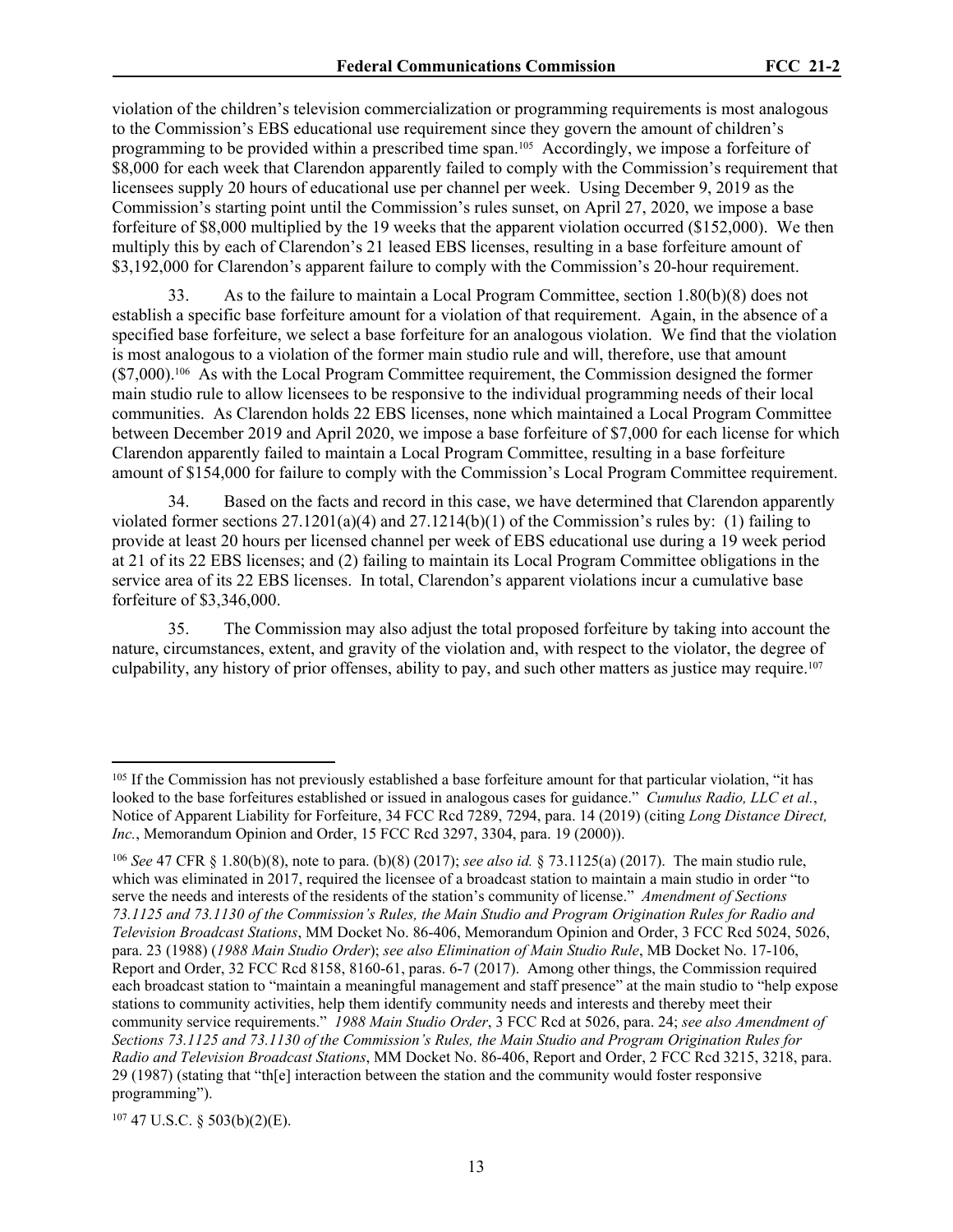Based on the totality of the facts in the record, we have determined to not adjust this amount upwards or downwards. Accordingly, we find Clarendon apparently liable for a forfeiture of \$3,346,000.<sup>108</sup>

## **IV. ORDERING CLAUSES**

<span id="page-13-0"></span>36. Accordingly, **IT IS ORDERED** that, pursuant to section 503(b) of the Act, and 1.80 of the Commission's rules,<sup>109</sup> Clarendon Foundation, Inc. is hereby **NOTIFIED** of this **APPARENT LIABILITY FOR A FORFEITURE** in the amount of three million dollars, three hundred forty-six thousand dollars (\$3,346,000) for apparently willfully and repeatedly violating former sections  $27.1201(a)(4)$  and  $27.1214(b)(1)$  of the Commission's rules.<sup>110</sup>

37. **IT IS FURTHER ORDERED** that, pursuant to section 1.80 of the Commission's rules,<sup>111</sup> within thirty (30) calendar days of the release date of this Notice of Apparent Liability for Forfeiture, Clarendon **SHALL PAY** the full amount of its proposed forfeiture or **SHALL FILE** a written statement seeking reduction or cancellation of the proposed forfeiture consistent with paragraph 40 below.

38. Clarendon Foundation Inc. shall send electronic notification of payment to Ryan McDonald, Enforcement Bureau, Federal Communications Commission, at [Ryan.McDonald@fcc.gov](mailto:Ryan.McDonald@fcc.gov) on the date said payment is made. Payment of the forfeiture must be made by credit card, ACH (Automated Clearing House) debit from a bank account using the Commission's Fee Filer (the Commission's online payment system),<sup>112</sup> or by wire transfer. The Commission no longer accepts forfeiture payments by check or money order. Below are instructions that payors should follow based on the form of payment selected:<sup>113</sup>

- Payment by wire transfer must be made to ABA Number 021030004, receiving bank TREAS/NYC, and Account Number 27000001. A completed Form 159 must be faxed to the Federal Communications Commission at 202-418-2843 or e-mailed to  $RROGWireFaxes@fcc.gov$  on the same business day the wire transfer is initiated. Failure to provide all required information in Form 159 may result in payment not being recognized as having been received. When completing FCC Form 159, enter the Account Number in block number 23A (call sign/other ID), enter the letters "FORF" in block number 24A (payment type code), and enter in block number 11 the FRN(s) captioned above (Payor FRN).<sup>114</sup> For additional detail and wire transfer instructions, go to [https://www.fcc.gov/licensingdatabases/fees/wire](https://www.fcc.gov/licensingdatabases/fees/wire-transfer)[transfer.](https://www.fcc.gov/licensingdatabases/fees/wire-transfer)
- Payment by credit card must be made by using the Commission's Fee Filer website at <https://apps.fcc.gov/FeeFiler/login.cfm>. To pay by credit card, log-in using the FRN captioned above. If payment must be split across FRNs, complete this process for each FRN. Next, select "Pay bills" on the Fee Filer Menu, and select the bill number associated with the NAL Account – the bill number is the NAL Account number with the first two digits excluded – and then choose the "Pay by Credit Card" option. Please note that there is a \$24,999.99 limit on credit card transactions.

<sup>108</sup> Any entity that is a "Small Business Concern" as defined in the Small Business Act (Pub. L. 85-536, as amended) may avail itself of rights set forth in that Act, including rights set forth in 15 U.S.C. § 657, "Oversight of Regulatory Enforcement," in addition to other rights set forth herein.

<sup>109</sup> 47 U.S.C. § 503(b); 47 CFR § 1.80.

<sup>110</sup> 47 CFR §§ 27.1201(a)(4), 27.1214(b)(1) (2019).

<sup>111</sup> *Id.* § 1.80.

<sup>112</sup> Payments made using the Commission's Fee Filer system do not require the submission of an FCC Form 159.

<sup>&</sup>lt;sup>113</sup> For questions regarding payment procedures, please contact the Financial Operations Group Help Desk by phone at  $1-877-480-3201$  (option #6), or by e-mail at [ARINQUIRIES@fcc.gov.](mailto:ARINQUIRIES@fcc.gov)

<sup>114</sup> Instructions for completing the form may be obtained at [http://www.fcc.gov/Forms/Form159/159.pdf.](http://www.fcc.gov/Forms/Form159/159.pdf)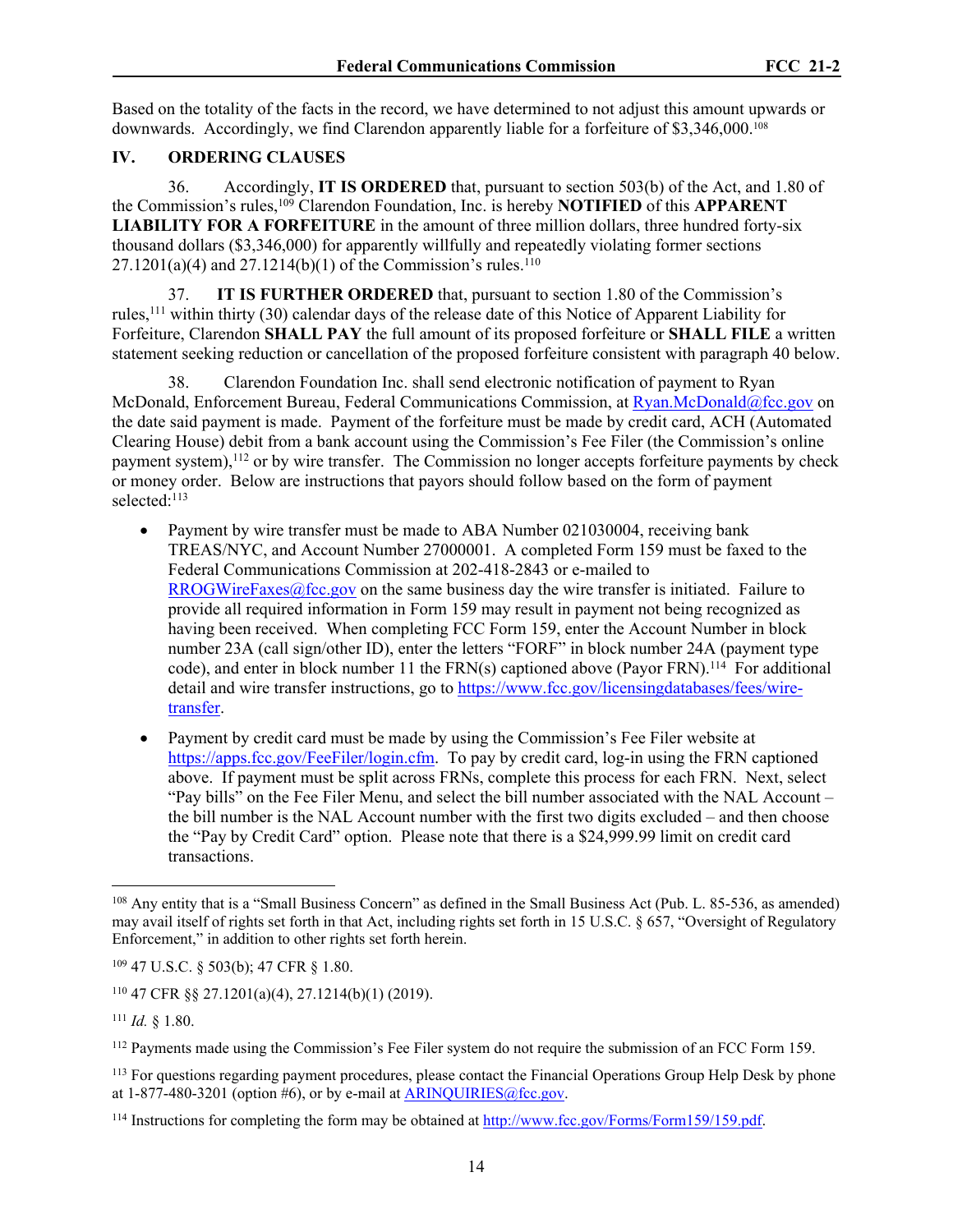Payment by ACH must be made by using the Commission's Fee Filer website at <https://apps.fcc.gov/FeeFiler/login.cfm>. To pay by ACH, log in using the FRN captioned above. If payment must be split across FRNs, complete this process for each FRN. Next, select "Pay bills" on the Fee Filer Menu and then select the bill number associated to the NAL Account – the bill number is the NAL Account number with the first two digits excluded – and choose the "Pay from Bank Account" option. Please contact the appropriate financial institution to confirm the correct Routing Number and the correct account number from which payment will be made and verify with that financial institution that the designated account has authorization to accept ACH transactions.

39. Any request for making full payment over time under an installment plan should be sent to: Chief Financial Officer – Financial Operations, Federal Communications Commission, 45 L Street NE, Washington, D.C. 20554.<sup>115</sup> If you have questions regarding payment procedures, please contact the Financial Operations Group Help Desk by phone, 1-877-480-3201, or by e-mail, [ARINQUIRIES@fcc.gov](mailto:ARINQUIRIES@fcc.gov).

40. The written statement seeking reduction or cancellation of the proposed forfeiture, if any, must include a detailed factual statement supported by appropriate documentation and affidavits pursuant to sections 1.16 and 1.80(f)(3) of the Commission's rules.<sup>116</sup> The written statement must be mailed to Jeffrey J. Gee, Chief, Investigations and Hearings Division, Enforcement Bureau, Federal Communications Commission, 45 L Street NE, Washington, D.C. 20554, and must include the NAL account number referenced in the caption. The written statement shall also be e-mailed to Jeffrey J. Gee at [Jeffrey.Gee@fcc.gov](mailto:Jeffrey.Gee@fcc.gov) and to Ryan McDonald at [Ryan.McDonald@fcc.gov](mailto:Ryan.McDonald@fcc.gov).

41. The Commission will not consider reducing or canceling a forfeiture in response to a claim of inability to pay unless the petitioner submits the following documentation: (1) federal tax returns for the past three years; (2) financial statements for the past three years prepared according to generally accepted accounting principles; or (3) some other reliable and objective documentation that accurately reflects the petitioner's current financial status.<sup>117</sup> Any claim of inability to pay must specifically identify the basis for the claim by reference to the financial documentation. Inability to pay, however, is only one of several factors that the Commission will consider in determining the appropriate forfeiture, and we retain the discretion to decline reducing or canceling the forfeiture if other prongs of 47 U.S.C. §  $503(b)(2)(E)$  support that result.<sup>118</sup>

<sup>115</sup> *See* 47 CFR § 1.1914.

<sup>116</sup> *Id.* §§ 1.16, 1.80(f)(3).

 $117$  47 U.S.C. § 503(b)(2)(E).

<sup>&</sup>lt;sup>118</sup> See, e.g., Ocean Adrian Hinson, Surry County, North Carolina, Forfeiture Order, 34 FCC Rcd 7619, 7621, para. 9 & n.21 (2019); *Vearl Pennington and Michael Williamson*, Forfeiture Order, 34 FCC Rcd 770, paras. 18–21 (2019); *Fabrice Polynice, Harold Sido and Veronise Sido, North Miami, Florida*, Forfeiture Order, 33 FCC Rcd 6852, 6860–62, paras. 21–25 (2018); *Adrian Abramovich, Marketing Strategy Leaders, Inc., and Marketing Leaders, Inc.*, Forfeiture Order, 33 FCC Rcd 4663, 4678-79, paras. 44-45 (2018); *Purple Communications, Inc.*, Forfeiture Order, 30 FCC Rcd 14892, 14903-904, paras. 32-33 (2015); *TV Max, Inc., et al*., Forfeiture Order, 29 FCC Rcd 8648, 8661, para. 25 (2014).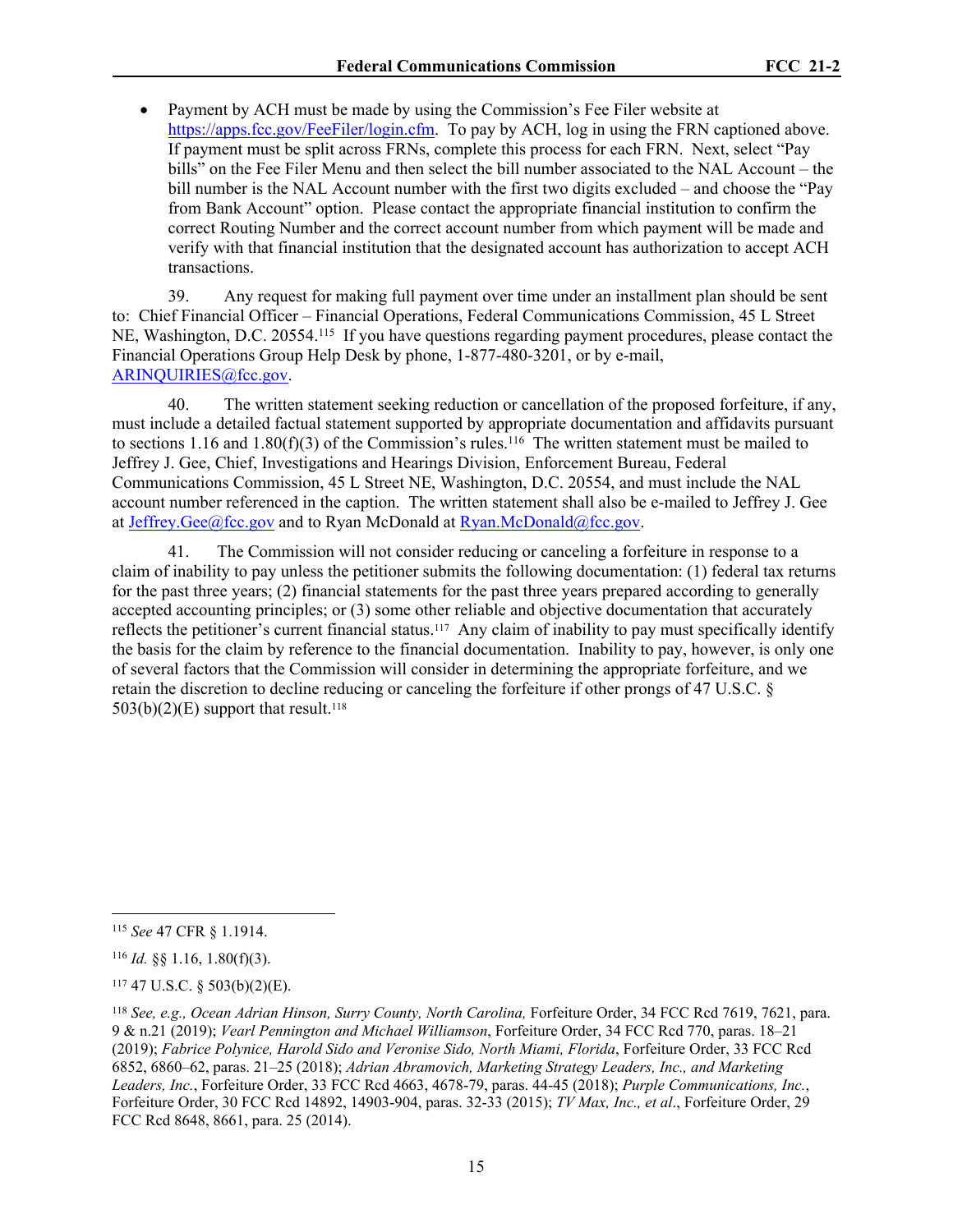42. **IT IS FURTHER ORDERED** that a copy of this Notice of Apparent Liability for Forfeiture and Order shall be sent by first class mail and certified mail, return receipt requested, to Jeffrey Jones, President, Clarendon Foundation, Inc., 9430 South Fairway View Drive, Sandy, Utah, 84070.

# FEDERAL COMMUNICATIONS COMMISSION

Marlene H. Dortch Secretary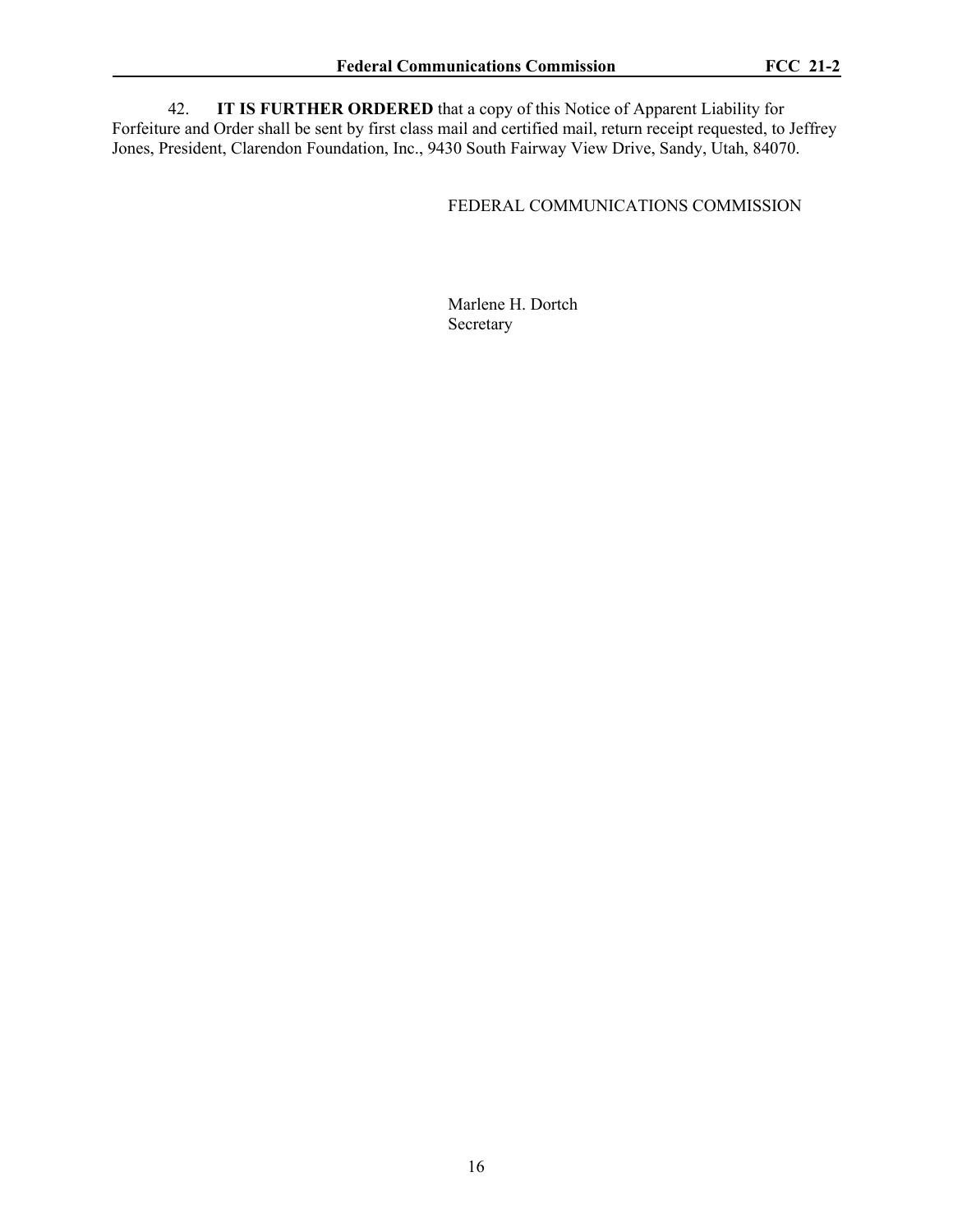## **STATEMENT OF COMMISSIONER JESSICA ROSENWORCEL DISSENTING**

Re: *In the Matter of Clarendon Foundation, Inc.*, Notice of Apparent Liability for Forfeiture, File No. EB-IHD-19-00029569.

In this series of enforcement decisions, the Federal Communications Commission proposes novel fines totaling more than \$47 million on non-profit organizations for failing to comply with policies the agency eliminated from its rulebooks more than a year ago. These decisions suffer from a number of substantive and procedural infirmities. But most troubling is that the fines imposed here on the North American Catholic Educational Programming Foundation, the Hispanic Information and Telecommunications Network, Northern Arizona University Foundation, and other similar non-profit entities with programs to expand educational internet access lack any appropriate sense of proportion. Moreover, they are an unfortunate commentary on the priorities of this agency. During a pandemic when millions of people are struggling to get the connectivity they need to maintain some semblance of modern life, this is a strange use of agency resources. Instead of taking these unreasonably punitive actions, we should be leading with our humanity and finding ways to connect more people to the broadband services they need in crisis.

I dissent.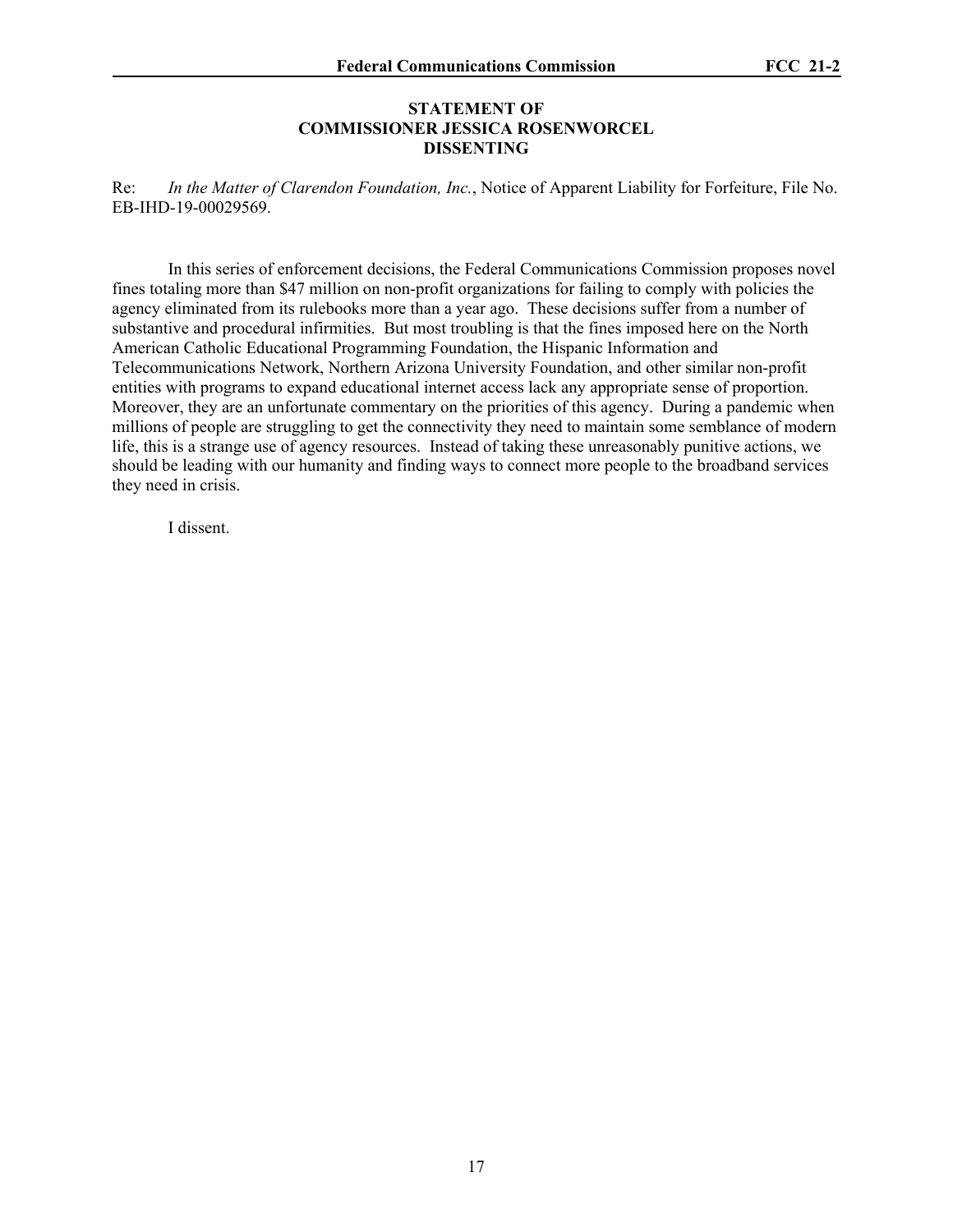### **STATEMENT OF COMMISSIONER GEOFFREY STARKS DISSENTING**

Re: *In the Matter of Clarendon Foundation, Inc.*, Notice of Apparent Liability for Forfeiture, File No. EB-IHD-19-00029569.

Today the Commission proposes extraordinary penalties against organizations whose mission is to help those most in need. For fifty years, schools and students around the country have received free communications service through the program that has become the Educational Broadband Service (EBS). Nearly 18 months ago, ignoring calls to reform and revitalize the EBS program, the majority at that time made the spectrum on which the program relies generally available for auction and assignment. Today's actions double down on that decision, proposing forfeitures that threaten the financial survival of some of the program's most visible participants. These decisions represent a waste of Commission resources in an unlawful and unfair attack on a program has helped people around the country.

As an initial matter, the EBS licensees lacked sufficient notice of the legal interpretations underlying the Notices of Apparent Liability (NALs) to be subject to monetary penalties. Basic principles of administrative law establish that "an agency cannot sanction an individual for violating the agency's rules unless the individual had 'fair notice' of those rules."<sup>1</sup> Notice is fair when it allows regulated parties to identify, with "ascertainable certainty," the standards with which the agency expects them to conform.<sup>2</sup>

The EBS licensees lacked such fair notice of the majority's interpretation of the now-eliminated educational use<sup>3</sup> and Local Programming Committee rules.<sup>4</sup> When it authorized wireless broadband service for the EBS program, the Commission rejected requests from the EBS community to clarify its educational use rules<sup>5</sup>; instead, the agency said it would simply rely on the good faith efforts of licensees to "provide . . . educational usage." Thus, there are no ascertainable standards that EBS licensees could have followed to avoid liability.

Similarly, the Commission did not give fair notice of its current interpretation of the local programming committee rules. The plain language of the rules appears to apply only to the *formation* of a committee for application purposes, yet the NALs conclude that these committees must remain in place after license grant, even though their oversight of "programming" no longer makes sense in the wireless broadband context. Indeed, the NALs' legal interpretations generally do not make sense when applied to the services at issue.

The proposed forfeiture calculations are also fundamentally flawed. First, the NALs are based on the period from December 9, 2019 through April 27, 2020, the effective date of the Commission's elimination of the rules in question. But the NALs are based on Letters of Inquiry that covered the

4 47 CFR § 27.1201(a)(4) (2019).

<sup>1</sup> *SNR Wireless License Co., LLC v. FCC*, 868 F.3d 1021, 1043 (D.C. Cir. 2017).

<sup>2</sup> *Id.*

<sup>3</sup> 47 C.F.R. § 27.1214(b)(2) (2019) (licensees must "provide at least 20 hours per licensed channel per week of EBS educational usage").

<sup>5</sup> *See Amendment of Parts 1, 21, 73, 74 and 101 of the Commission's Rules to Facilitate the Provision of Fixed and Mobile Broadband Access, Educational and Other Advanced Services in the 2150-2162 and 2500-2690 MHz Bands*, WT Docket No. 03-66, Order on Reconsideration and Fifth Memorandum Opinion and Order and Third Memorandum Opinion and Order and Second Report and Order, 21 FCC Rcd 5606, 5699-701, paras. 223-28 (2006) (rejecting a proposal to provide guidance on meeting the educational use requirements).